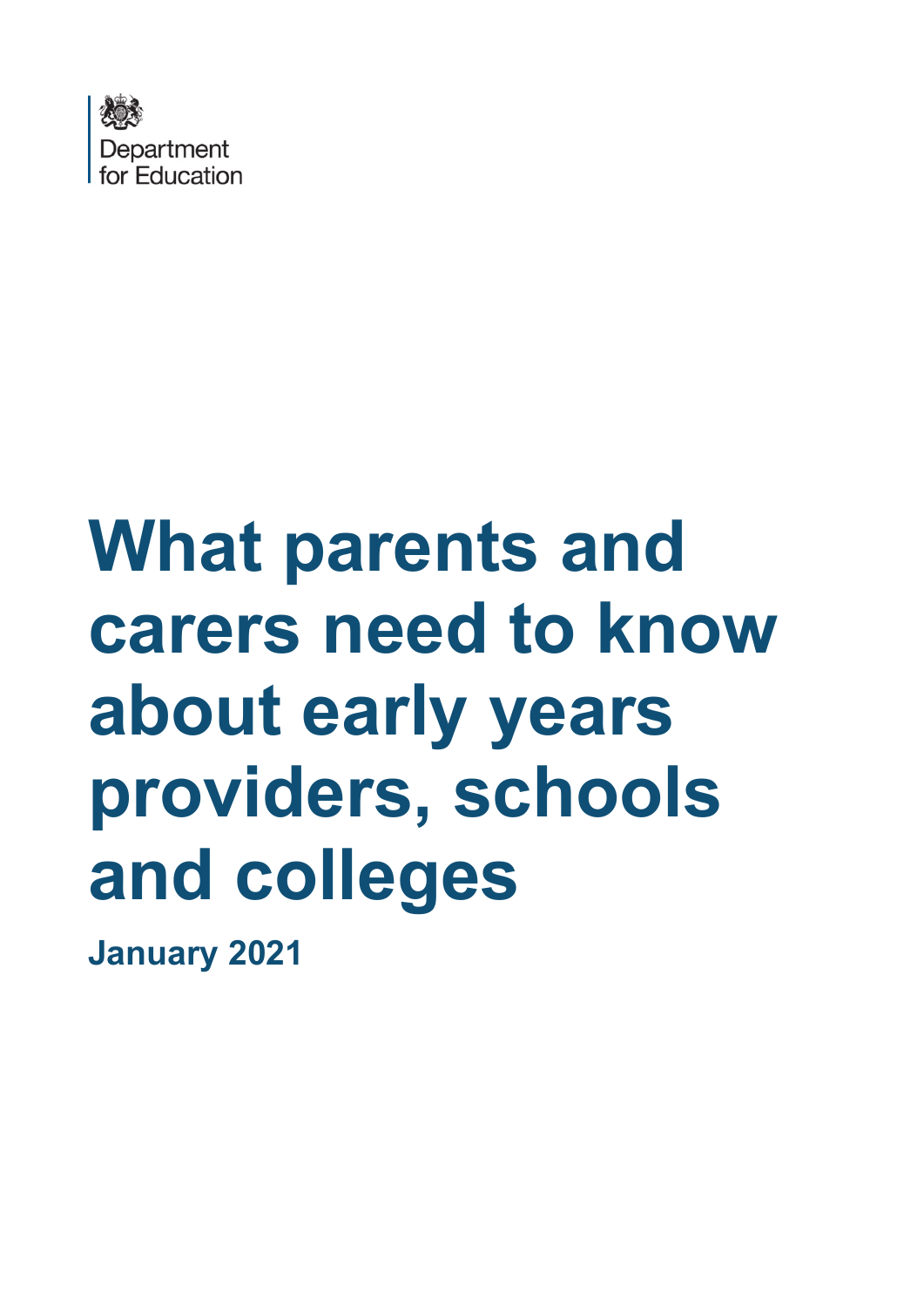## **Contents**

| Who is this publication for?                                                   | $\overline{4}$ |
|--------------------------------------------------------------------------------|----------------|
| Attending nursery, childminders, school and college                            | 5              |
| Attendance at nursery and childminders                                         | 5              |
| Attendance at school and college                                               | 6              |
| Critical worker children                                                       | $\overline{7}$ |
| Vulnerable children and young people                                           | $\overline{7}$ |
| Alternative provision (AP), special schools and specialist post 16 provision   | $\overline{7}$ |
| Shielding                                                                      | 8              |
| Curriculum                                                                     | 9              |
| Remote education                                                               | 10             |
| Online safety                                                                  | 11             |
| Rapid testing in secondary schools and colleges                                |                |
| Holidays                                                                       | 13             |
| Boarding and residential schools and colleges                                  | 14             |
| Helping make nurseries, childminders, schools and colleges as safe as possible | 15             |
| Actions that nurseries, childminders, schools and colleges will take           | 15             |
| Actions you can take                                                           | 16             |
| Face coverings                                                                 | 16             |
| Arriving at and leaving nursery, the childminder, school or college            | 17             |
| Using public transport                                                         | 18             |
| Free home to school transport for eligible children                            |                |
| Using dedicated school or college transport                                    | 18             |
| Wearing face coverings when travelling to and from school and college          | 19             |
| Assessment and exams                                                           | 20             |
| Assessments in primary schools                                                 | 20             |
| <b>GCSEs and A levels</b>                                                      | 20             |
| Vocational and Technical Qualifications (VTQs)                                 | 20             |
| Ofsted inspections                                                             | 21             |
| State schools                                                                  |                |
| Colleges                                                                       | 21             |
| School admissions                                                              | 22             |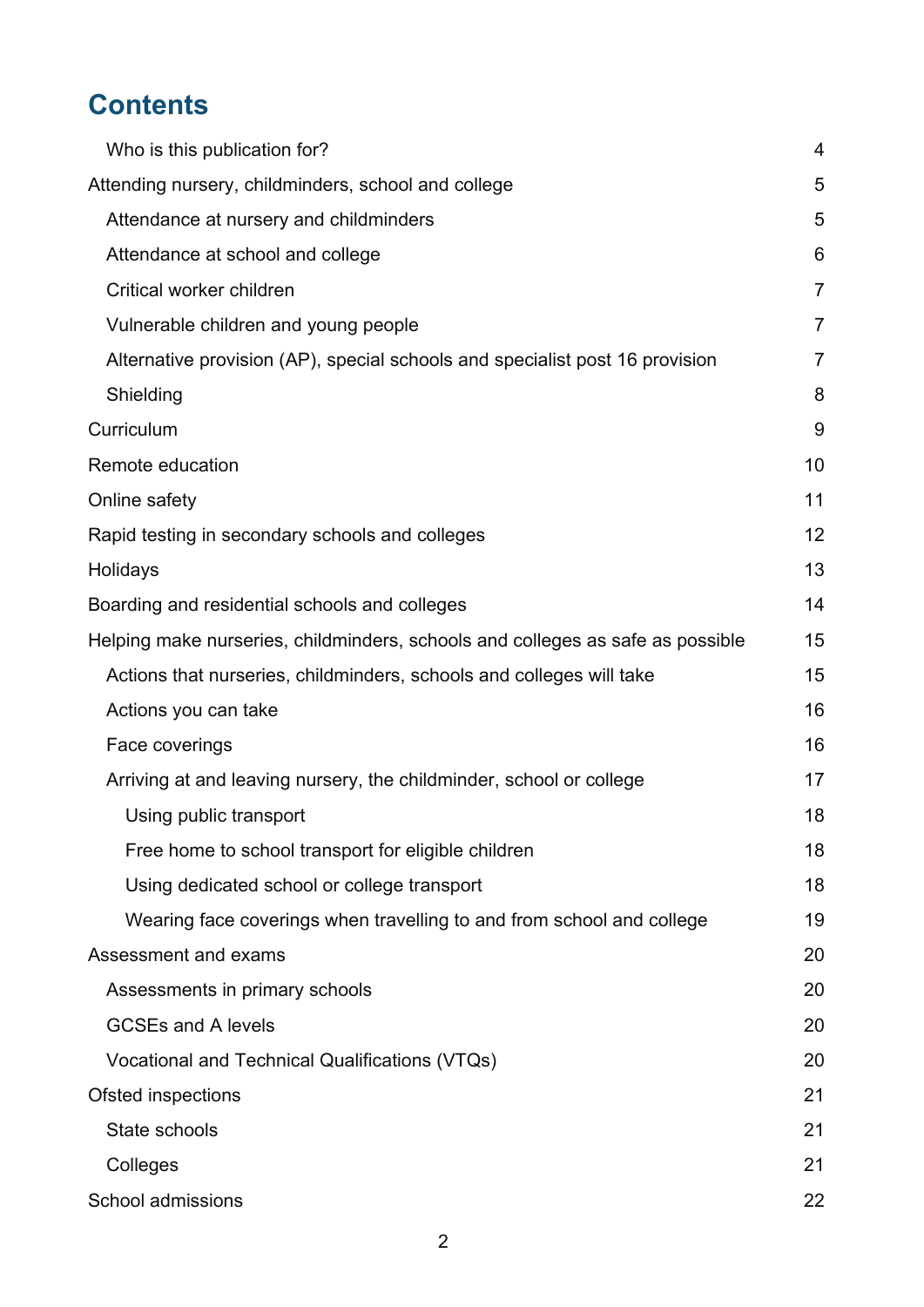| <b>Admission appeals</b>                                                                            | 22 |
|-----------------------------------------------------------------------------------------------------|----|
| Entry tests for selective schools and colleges, such as grammar schools and<br>performance colleges | 22 |
| School uniform                                                                                      | 24 |
| Food                                                                                                | 25 |
| Mental health and wellbeing                                                                         |    |
| Education, health and care (EHC) plans                                                              |    |
| School trips                                                                                        | 29 |
| Wraparound childcare, out-of-school or college activities                                           | 30 |
| Extra-curricular activities                                                                         | 30 |
| Managing cases in nurseries, schools and colleges, and local restrictions                           | 32 |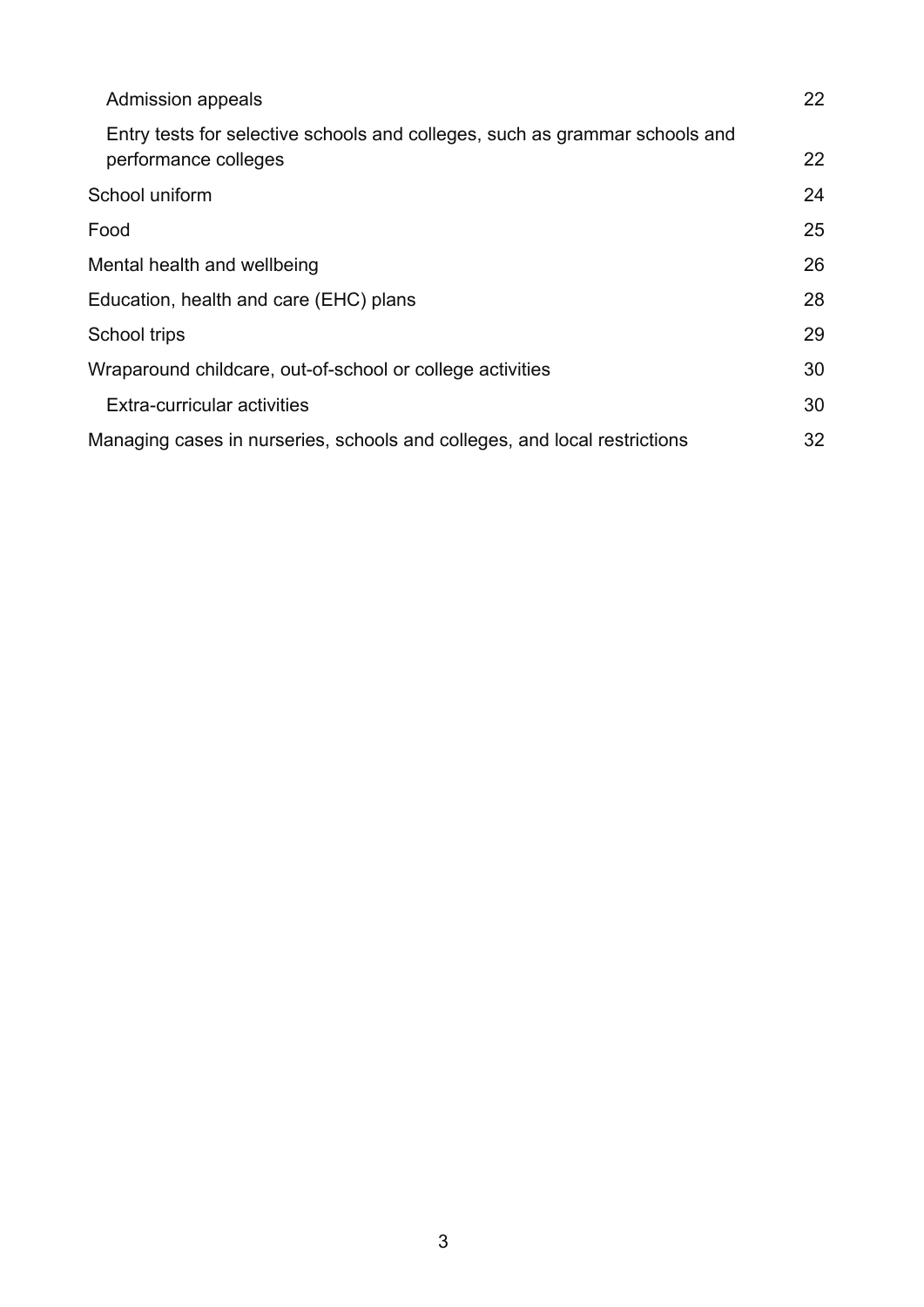## <span id="page-3-0"></span>**Who is this publication for?**

This guidance is for parents and carers of children at:

- registered nurseries and childminders[1](#page-3-1)
- primary and secondary schools[2](#page-3-2)
- further education colleges[3](#page-3-3)
- wraparound childcare and out-of-school settings

This update includes information on:

- attendance during the period of national lockdown, including those who are clinically extremely vulnerable
- remote education
- changes to assessment and exams
- asymptomatic testing
- free school meals

<span id="page-3-1"></span><sup>1</sup> Nursery and childminder or nurseries and childminders refer to registered nurseries, registered childminders, pre-schools, playgroups and maintained nursery schools.

<span id="page-3-2"></span><sup>2</sup> Primary and secondary schools includes independent schools, maintained schools, academies, free schools, infant schools, junior schools and middle schools.

<span id="page-3-3"></span><sup>3</sup> Colleges refers to sixth-form colleges, general further education colleges, independent training providers, designated institutions, adult community learning providers and special post-16 institutions.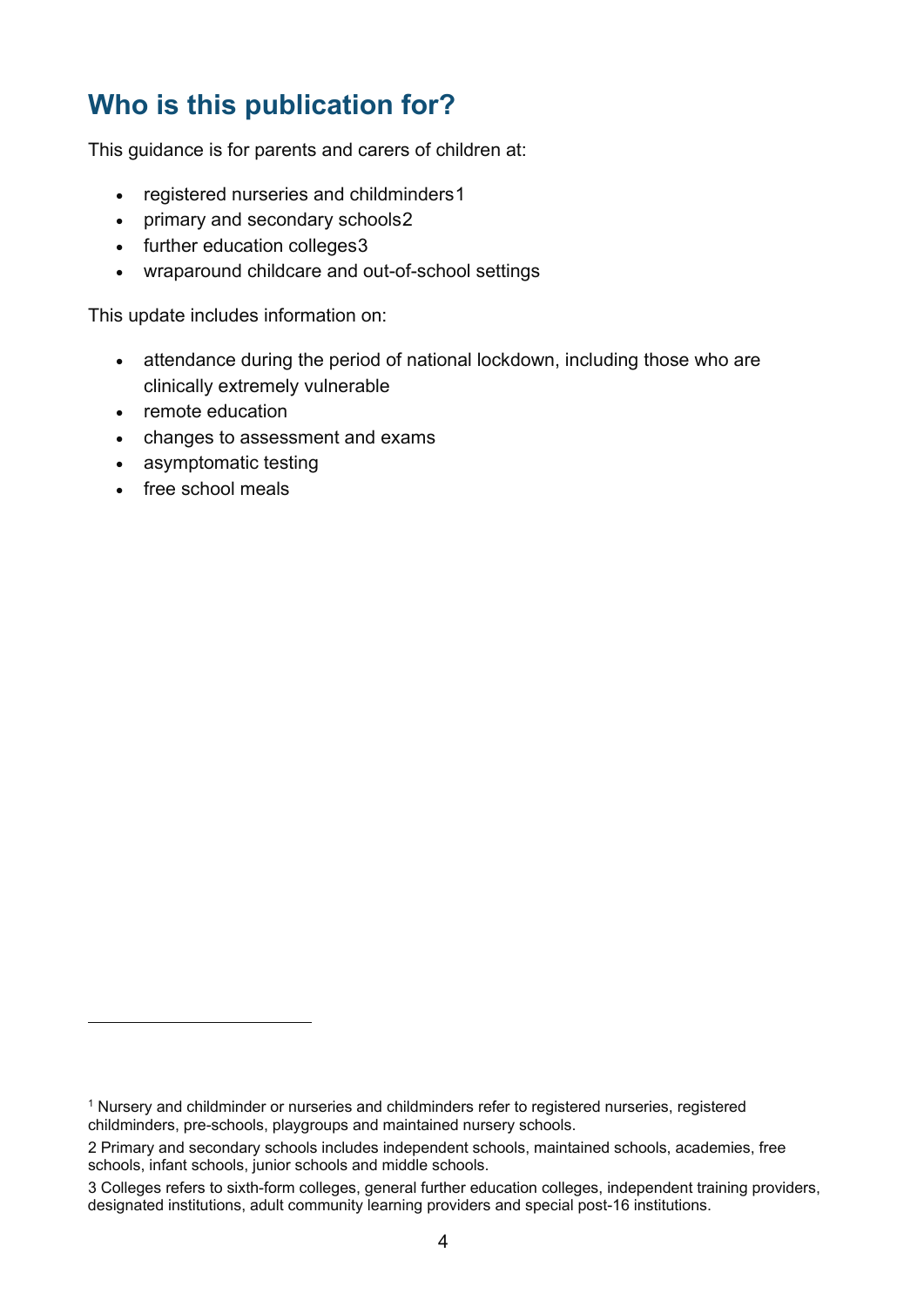## <span id="page-4-0"></span>**Attending nursery, childminders, school and college**

On 4 January 2021, the Prime Minister announced a new national lockdown. During the lockdown, schools, and colleges should only allow vulnerable children and young people and the children of critical workers to attend. All other school and college children and young people will learn remotely until at least the February half term.

Early years providers should stay open and allow children to attend their normal timetabled hours. This includes early years registered nurseries and childminders, maintained nursery schools, nursery classes in schools and other pre-reception provision on school sites. If your child is in reception, they should only attend education or childcare if they are a [vulnerable child](https://www.gov.uk/government/publications/coronavirus-covid-19-maintaining-educational-provision/guidance-for-schools-colleges-and-local-authorities-on-maintaining-educational-provision#vulnerable-children-and-young-people) or at least one parent or carer is a [critical worker.](https://www.gov.uk/government/publications/coronavirus-covid-19-maintaining-educational-provision/guidance-for-schools-colleges-and-local-authorities-on-maintaining-educational-provision#critical-workers)

We know that receiving face-to-face education is best for children's mental health and educational achievement. We will keep the restrictions on schools and colleges under review so that children and young people can get back to school and college as soon as possible.

Limiting attendance does not suggest schools and colleges are significantly less safe places. Instead, given rapidly rising numbers of cases across the country and intense pressure on the NHS, the government is acting to reduce the number of contacts we all have with people in other households.

We are responding to the intense pressure on the NHS, but that pressure is not driven by children. We are not seeing significant pressure from coronavirus (COVID-19) in paediatrics across the UK. The new variant appears to affect all ages, but we have not seen any changes in the severity among any age groups, including children and young people.

The majority of children and young people have no symptoms or very mild illness only.

To continue to manage the risks, we have asked nurseries, childminders, schools, and colleges to keep in place the range of protective measures that they have been using throughout the autumn term.

Your child's nursery, childminder, school, or college will be able to give you more information about the measures they have put in place.

#### <span id="page-4-1"></span>**Attendance at nursery and childminders**

Whether your child attends nursery, a childminder or another early years provider is your decision, but we do encourage you to take up a place for your child. Attending childcare can help provide a routine as young children develop their social skills.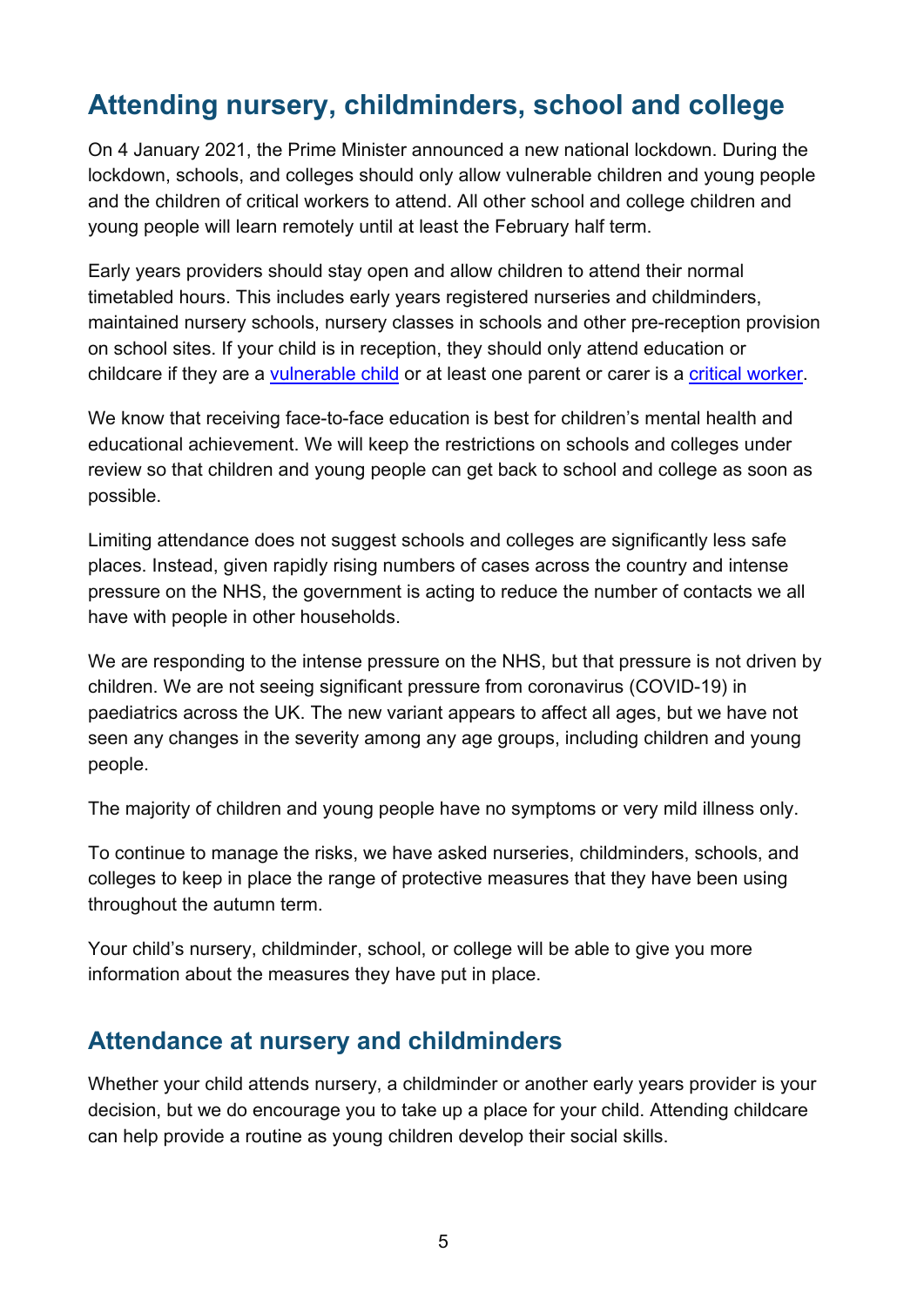Shielding advice is currently in place and children who are clinically extremely vulnerable are advised not to attend education or childcare.

You can check if your child is eligible for any of the free childcare entitlements on the [Childcare Choices](https://www.childcarechoices.gov.uk/) website. These are worth on average £2,500 a year to parents of some 2-year-olds and up to £5,000 a year to parents of 3- and 4-year-olds.

### <span id="page-5-0"></span>**Attendance at school and college**

During the period of national lockdown, primary and secondary schools and colleges, will remain open to vulnerable children and young people and the children of critical workers only.

Recognising the characteristics of their cohorts, where appropriate, special schools and colleges and alternative provision will continue to offer face to face provision for all pupils.

Parents will not be penalised for their child's absence during this period.

Children and young people are eligible to attend school or college if:

- At least one parent or carer is a [critical worker,](https://www.gov.uk/government/publications/coronavirus-covid-19-maintaining-educational-provision/guidance-for-schools-colleges-and-local-authorities-on-maintaining-educational-provision) and they can't keep their child at home. Critical workers are those whose work is critical to the coronavirus (COVID-19) and EU transition response
- They meet the definition for [vulnerable children and young people](https://www.gov.uk/government/publications/coronavirus-covid-19-maintaining-educational-provision/guidance-for-schools-colleges-and-local-authorities-on-maintaining-educational-provision#vulnerable-children-and-young-people)

Schools and colleges will not allow other pupils to attend at this time. If your child is not in one of these groups they will receive remote education.

Schools and colleges will continue to record attendance during the national lockdown and will follow up any absences of pupils who they expect to attend. If you wish your child to be absent, we expect schools to authorise the absence. There will not be any penalties for absence during this time.

A small number of children and young people attending face-to-face education this term may be unable to attend in line with public health advice to self-isolate because they:

- have had symptoms or a positive test result themselves
- live with someone who has symptoms or has tested positive
- are a close contact of someone who has coronavirus (COVID-19) and are requested to do so by NHS Test and Trace or the Public Health England (PHE) advice service

If your child is unable to attend school or college for these reasons, ask your school or college what support they will provide for remote education.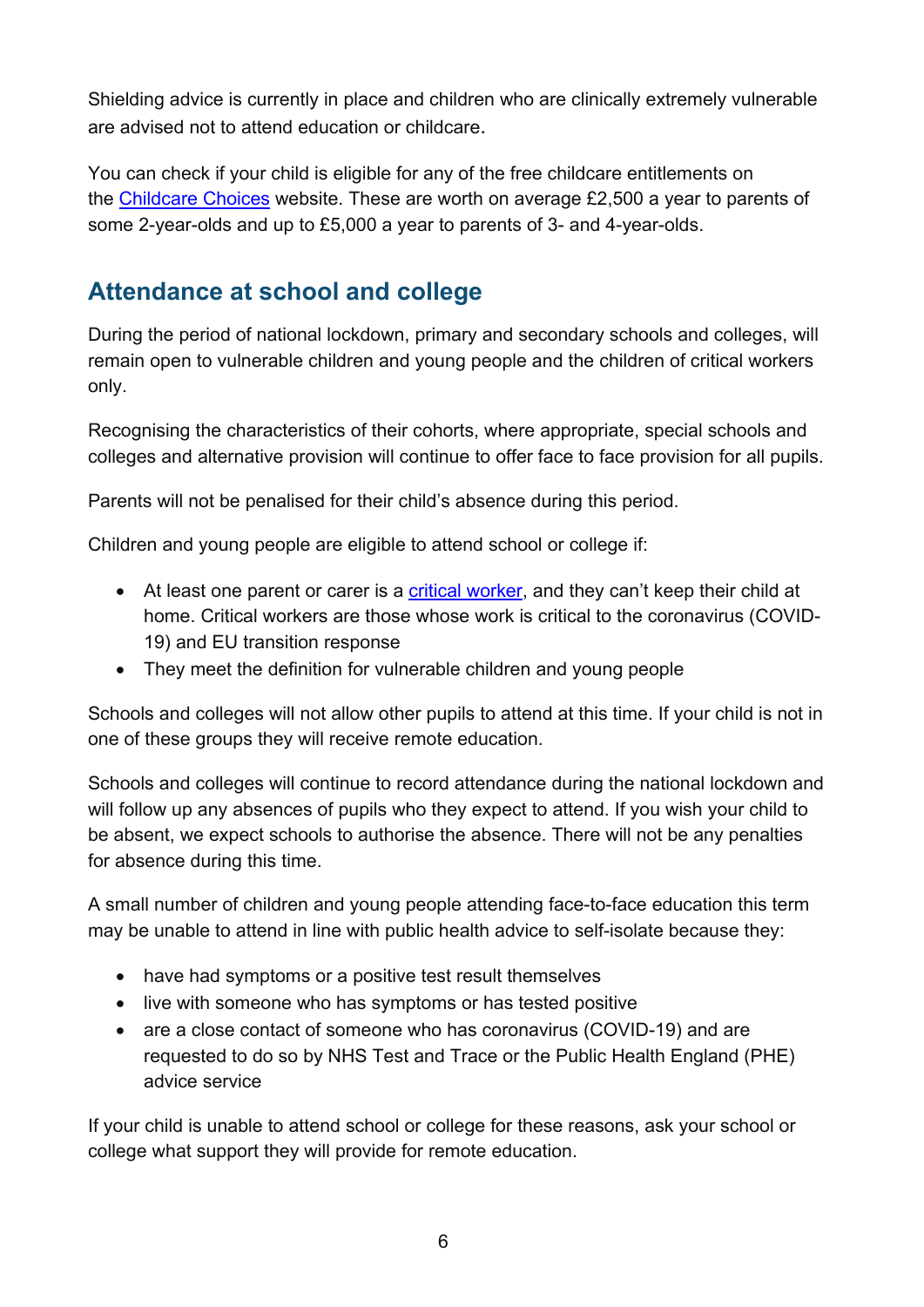If your child is identified as a close contact of someone who has tested positive for coronavirus (COVID-19) and is asked to self-isolate, you and other members of your household (including any other children in the same school or college) do not need to self-isolate unless your child, who is self-isolating, subsequently develops symptoms.

If your child's secondary school or college is taking part in rapid asymptomatic testing but consent has not been given then they will need to self-isolate if they are identified as a close contact of a positive case.

If your child has been a close contact of someone who has tested positive, and subsequently develops symptoms but has a negative test result, they will still need to self-isolate for the full 10 days from the day after contact with the individual who tested positive.

#### <span id="page-6-0"></span>**Critical worker children**

Your child's school or college will speak to you to identify whether your child needs to attend. You should keep your child at home if you can.

They may ask to see simple evidence to check whether you are a critical worker such as your work ID badge or a pay slip.

#### <span id="page-6-1"></span>**Vulnerable children and young people**

If your child is in this group we strongly encourage you to take up the place in school or college.

If your child does not attend, your school will work with local partners to explore the reason for the absence and discuss any concerns, supporting your child to attend if that is appropriate.

Your child is strongly encouraged to attend school full time unless they are self-isolating or shielding so you should let the school know if you wish them to be absent. Parents will not be penalised if their child is absent from school at this time.

#### <span id="page-6-2"></span>**Alternative provision (AP), special schools and specialist post 16 provision**

AP schools should remain open to vulnerable children and young people and the children of critical workers, recognising the characteristics of their cohorts mean these settings will continue to offer face to face provision for all pupils where appropriate. We expect AP schools to actively encourage your child to attend if they consider them to be vulnerable. They should provide robust remote learning for those who are not attending.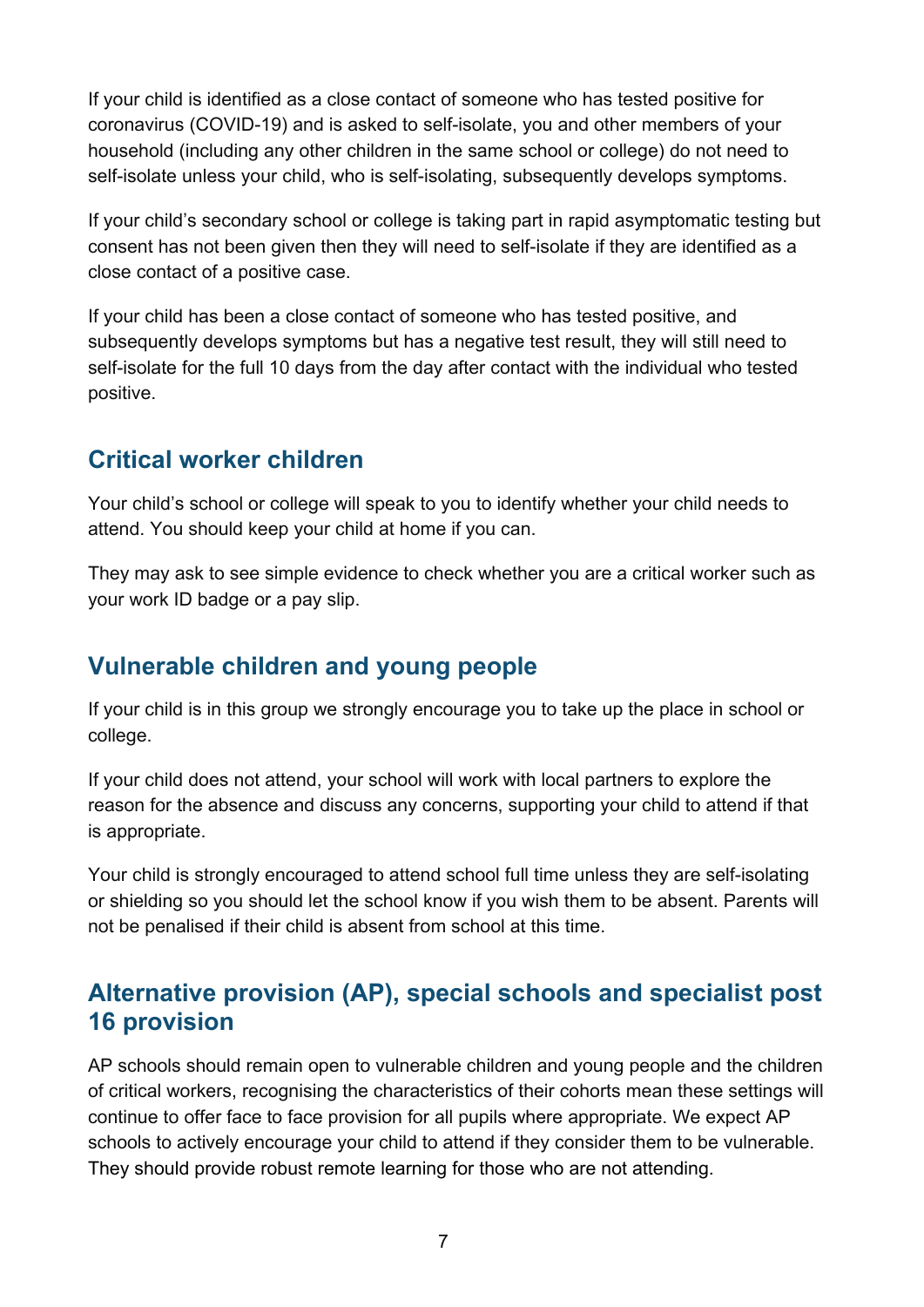Special schools should continue to welcome and encourage pupils to attend where you want your child to go to school, or in the case of post-16 settings where your child wishes to attend.

On occasion, there may be circumstances in which AP and special schools cannot offer your child their usual on-site provision because there are not enough staff or staff with the right training available. In those cases they will seek to resume as close as possible to your child's usual on-site provision as soon as possible. In these circumstances, schools should be in touch with you to discuss the right support for your child.

#### <span id="page-7-0"></span>**Shielding**

If your child is clinically extremely vulnerable they are advised not to attend school. You can read guidance for [shielding and protecting people who are clinically extremely](https://www.gov.uk/government/publications/guidance-on-shielding-and-protecting-extremely-vulnerable-persons-from-covid-19/guidance-on-shielding-and-protecting-extremely-vulnerable-persons-from-covid-19)  [vulnerable from coronavirus \(COVID-19\).](https://www.gov.uk/government/publications/guidance-on-shielding-and-protecting-extremely-vulnerable-persons-from-covid-19/guidance-on-shielding-and-protecting-extremely-vulnerable-persons-from-covid-19)

Further information for parents is available from the Royal College of Pediatrics and Child [Health.](https://www.rcpch.ac.uk/resources/covid-19-resources-parents-carers)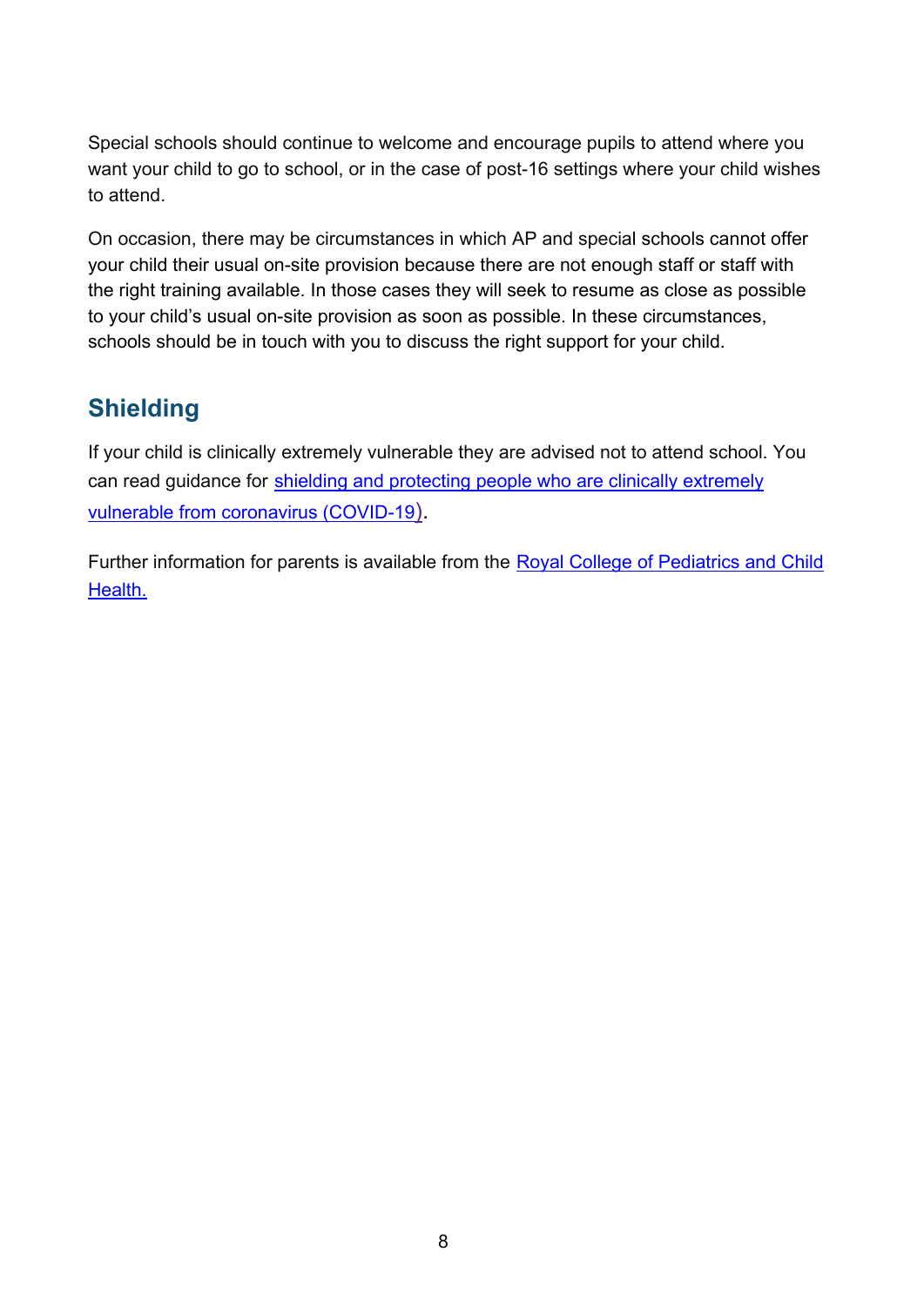## <span id="page-8-0"></span>**Curriculum**

There may need to be changes to some subjects, such as sport and performance subjects, so that schools and colleges can teach these subjects as safely as possible. Schools have the flexibility to decide how subjects will be provided to pupils attending school while following the measures they have put in place to minimise risks. Further information on these measures is in the section below on helping to make settings as safe as possible.

Colleges are expected to continue delivery so that students of all ages whether learning remotely or attending face to face provision can benefit from their education and training in full.

We have already announced a catch up package worth £1 billion and it remains in place to stop pupils falling behind.

During the lockdown, the National Tutoring Programme will continue to offer tuition as normal. Many of the tuition partners are able to offer online tuition at home. It may be difficult for your school to deliver other catch-up support at this time, but they plan catchup support for your child ready for their return to face-to-face education.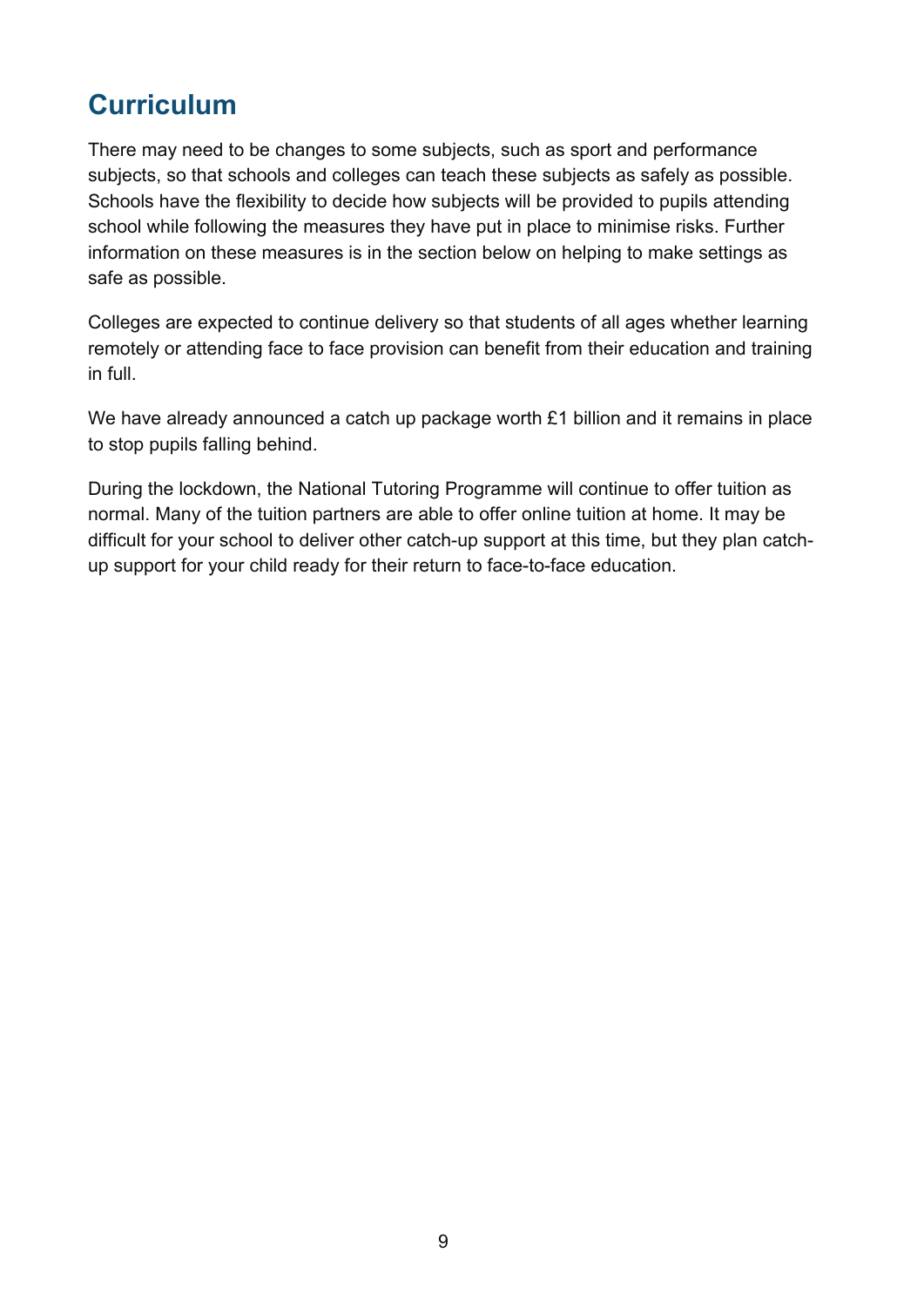## <span id="page-9-0"></span>**Remote education**

Schools and colleges have been working hard to implement remote education effectively. Schools have a duty to provide remote education for state-funded, school-age children whose attendance would be contrary to government guidance or law around coronavirus (COVID-19).

The remote education should be equivalent in length to the teaching your child would normally get in school and will include both recorded or live direct teaching time, and time for pupils to complete tasks and assignments independently. It should be suitably tailored if your child has special educational needs or a disability. The amount of remote education should be a minimum of:

- Key Stage 1: 3 hours a day, on average across the cohort, with less for younger children
- Key Stage 2: 4 hours a day
- Key Stages 3 & 4: 5 hours a day

If you have concerns about the amount or quality of the remote education your child is receiving you should talk to their teacher or headteacher. If you still have concerns you can raise them with Ofsted who may decide to inspect the school.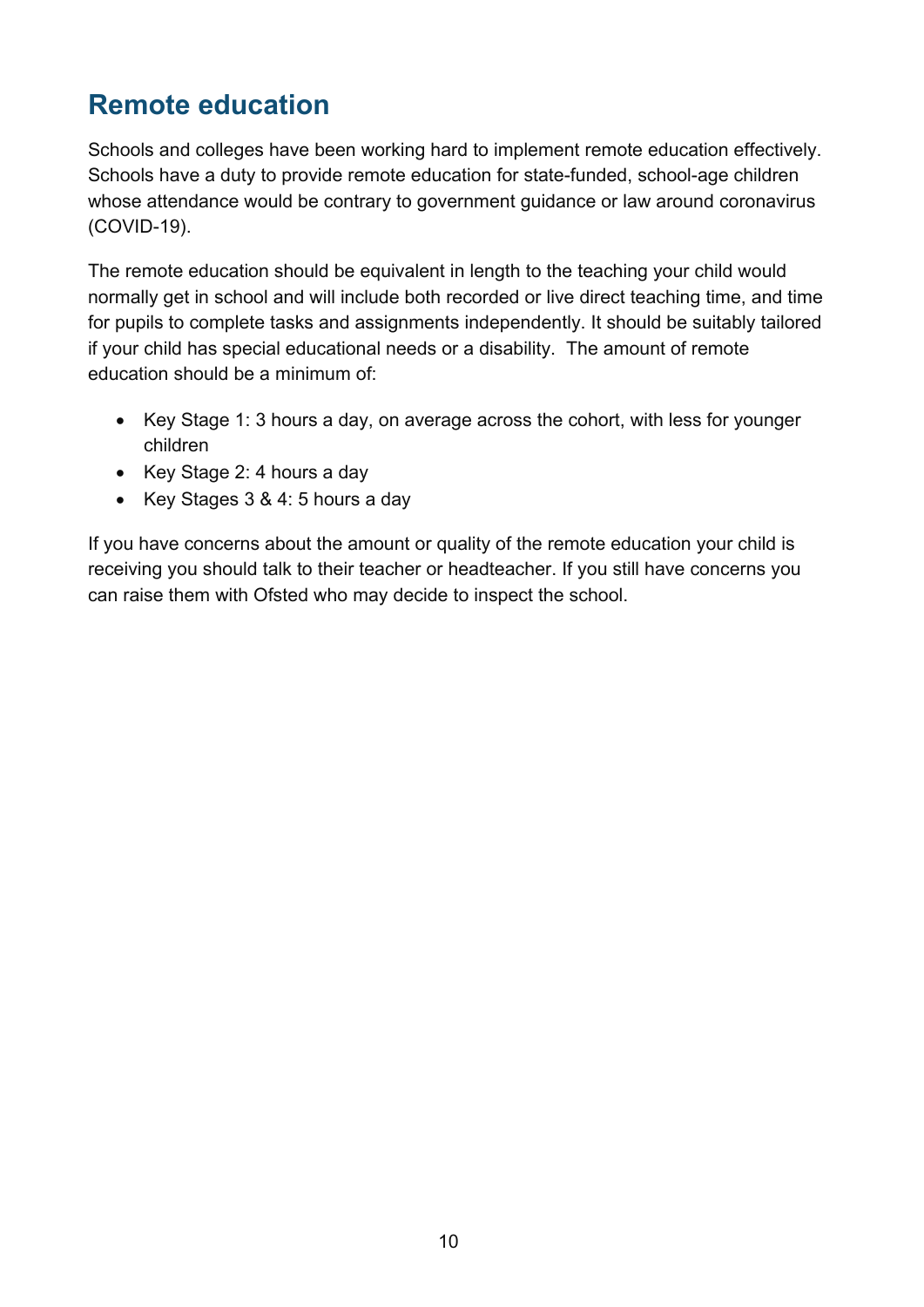## <span id="page-10-0"></span>**Online safety**

Most people, including children, have been spending more time online, whether that is in the classroom or at home. This will be the case more than ever during the national lockdown.

It is important to have regular conversations about staying safe online and to encourage children to speak to you if they come across something worrying online.

See the support for parents and carers to keep children and young people safe from [online harm](https://www.gov.uk/government/publications/coronavirus-covid-19-keeping-children-safe-online/coronavirus-covid-19-support-for-parents-and-carers-to-keep-children-safe-online) and the Support to [stay safe online.](https://www.gov.uk/guidance/covid-19-staying-safe-online) These resources provide guidance to help parents and carers to keep children safe online. They will, amongst other things, support you to talk to your child about a range of online safety issues, set up home filtering in a child-friendly way and set up age-appropriate parental controls on digital devices.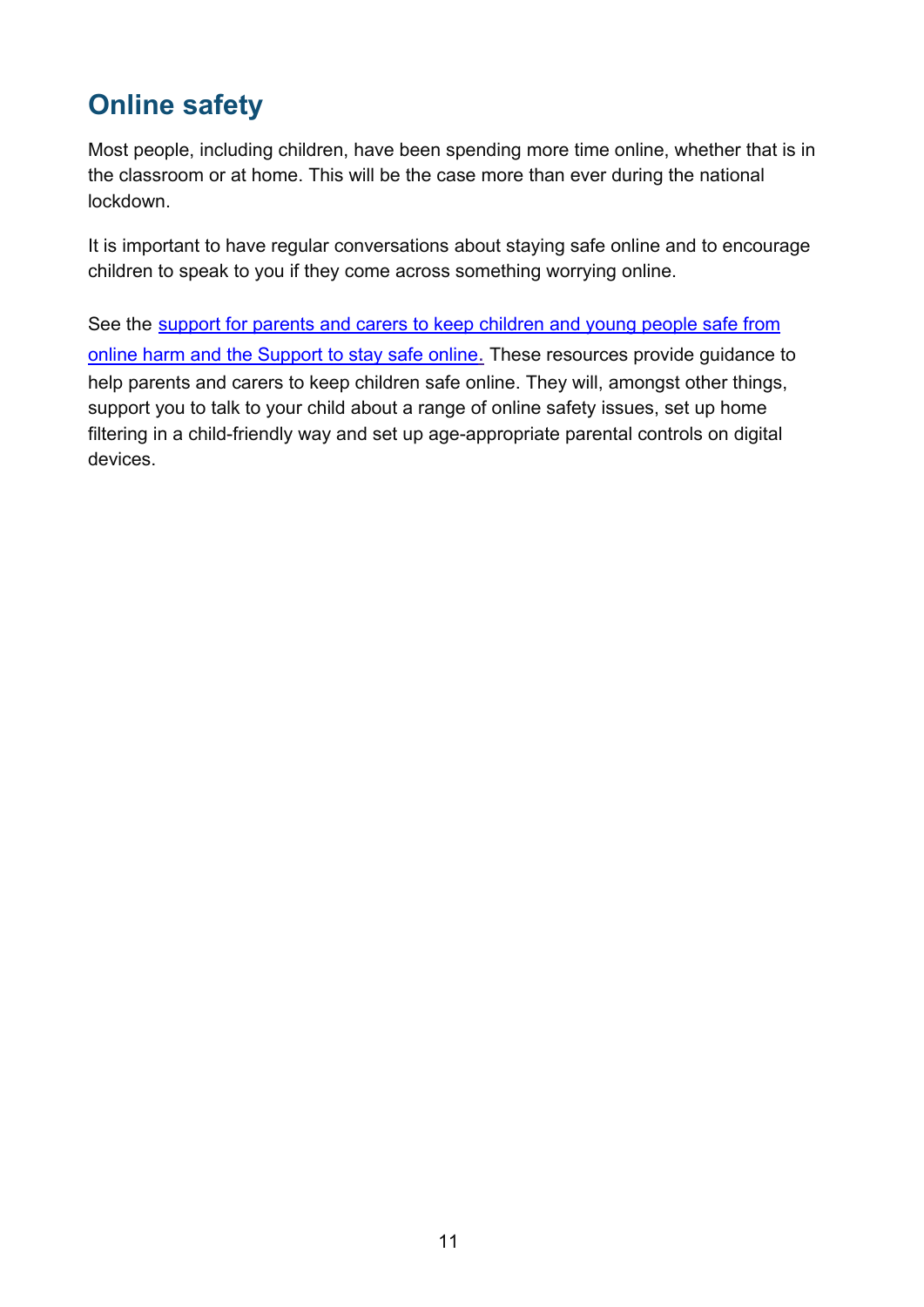## <span id="page-11-0"></span>**Rapid testing in secondary schools and colleges**

Your child's school or college may be taking part in the rapid asymptomatic testing programme. This has been rolled out to help identify asymptomatic positive cases from the start of January for children and young people in year 7 and above (or equivalent) in education settings. It will continue to be used to support staff, vulnerable children and young people and the children of critical workers.

Testing is voluntary for students and pupils, but we strongly encourage those who are eligible to take part to help reduce the risks of transmission in education settings.

Testing, along with the other measures schools and colleges have already put in place, will help ensure pupils and students eligible to attend school and college have the best chance of as much face-to-face education as possible.

Students and staff who are identified as a close contact of someone who has tested positive for coronavirus (COVID-19) through this programme can return to their education setting if they agree to be tested for 7 days following their last contact with a positive case.

Advice received through the NHS Test and Trace service applies to contacts made outside of the educational setting. Anyone who displays symptoms of coronavirus (COVID-19) can and should get a test. Tests can be booked online through the [NHS](https://www.nhs.uk/conditions/coronavirus-covid-19/testing-and-tracing/)  [website](https://www.nhs.uk/conditions/coronavirus-covid-19/testing-and-tracing/) or ordered by telephone via NHS 119 for those without access to the internet. Essential workers, which includes anyone involved in education or childcare, have [priority](https://www.gov.uk/apply-coronavirus-test-essential-workers)  [access to testing.](https://www.gov.uk/apply-coronavirus-test-essential-workers)

If your child tests positive for coronavirus (COVID-19) in an education establishment, it is your responsibility to arrange for them to be collected as quickly as possible. Exceptionally, if you are unable to arrange to have your child collected the school or college may help you to source suitable transport. If your child is able to wear a face covering and keep a safe distance from others they could also walk or cycle. They should not travel home using public transport.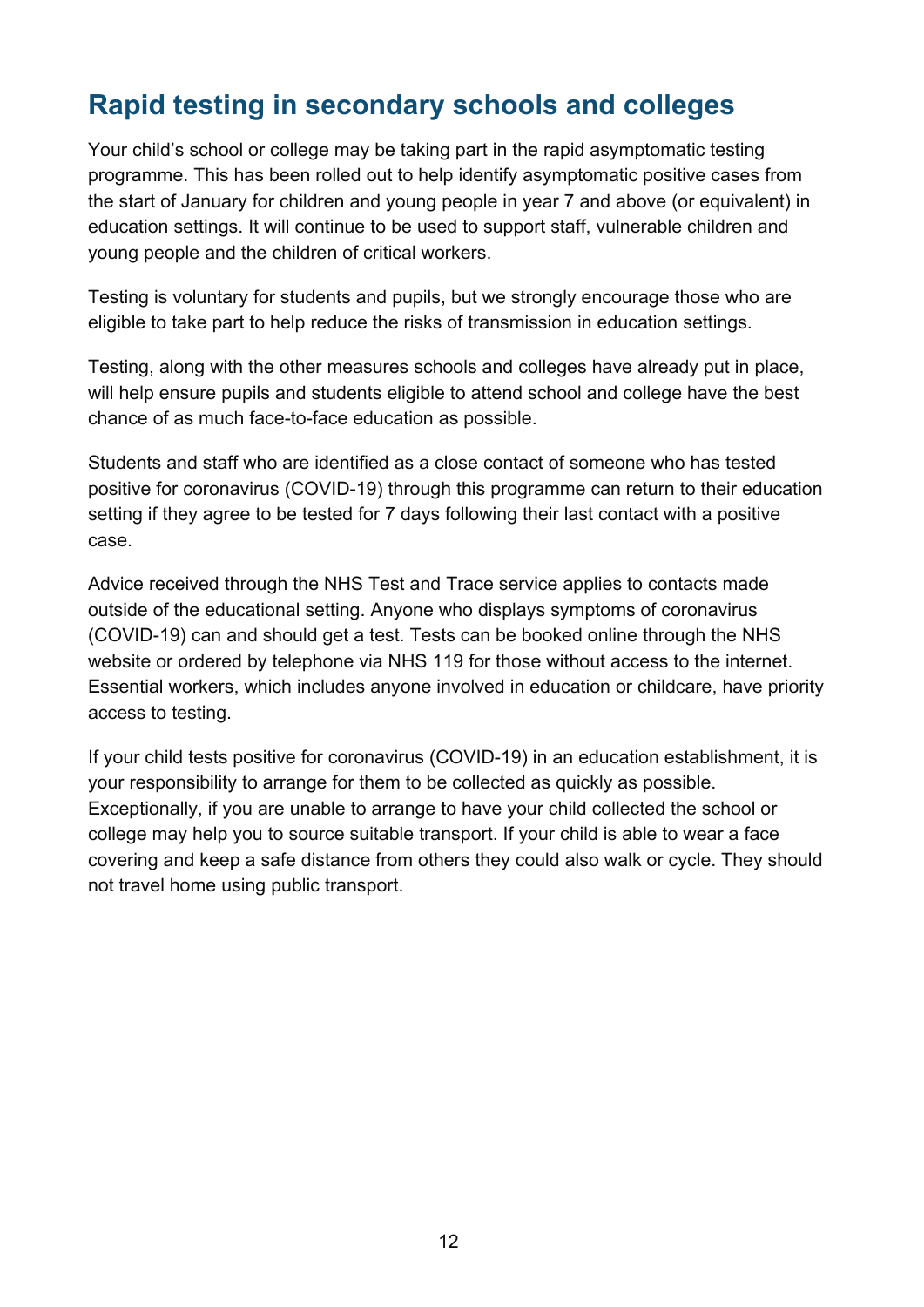## <span id="page-12-0"></span>**Holidays**

As usual, you should plan your holidays within school and college holidays. Avoid seeking permission to take your children out of school or college during term time. You should make sure any travel is in line with the guidance on the [national lockdown.](https://www.gov.uk/guidance/national-lockdown-stay-at-home#travel)

Keep in mind that you and your children may need to self-isolate when you return from a [trip overseas.](https://www.gov.uk/government/publications/coronavirus-covid-19-how-to-self-isolate-when-you-travel-to-the-uk/coronavirus-covid-19-how-to-self-isolate-when-you-travel-to-the-uk)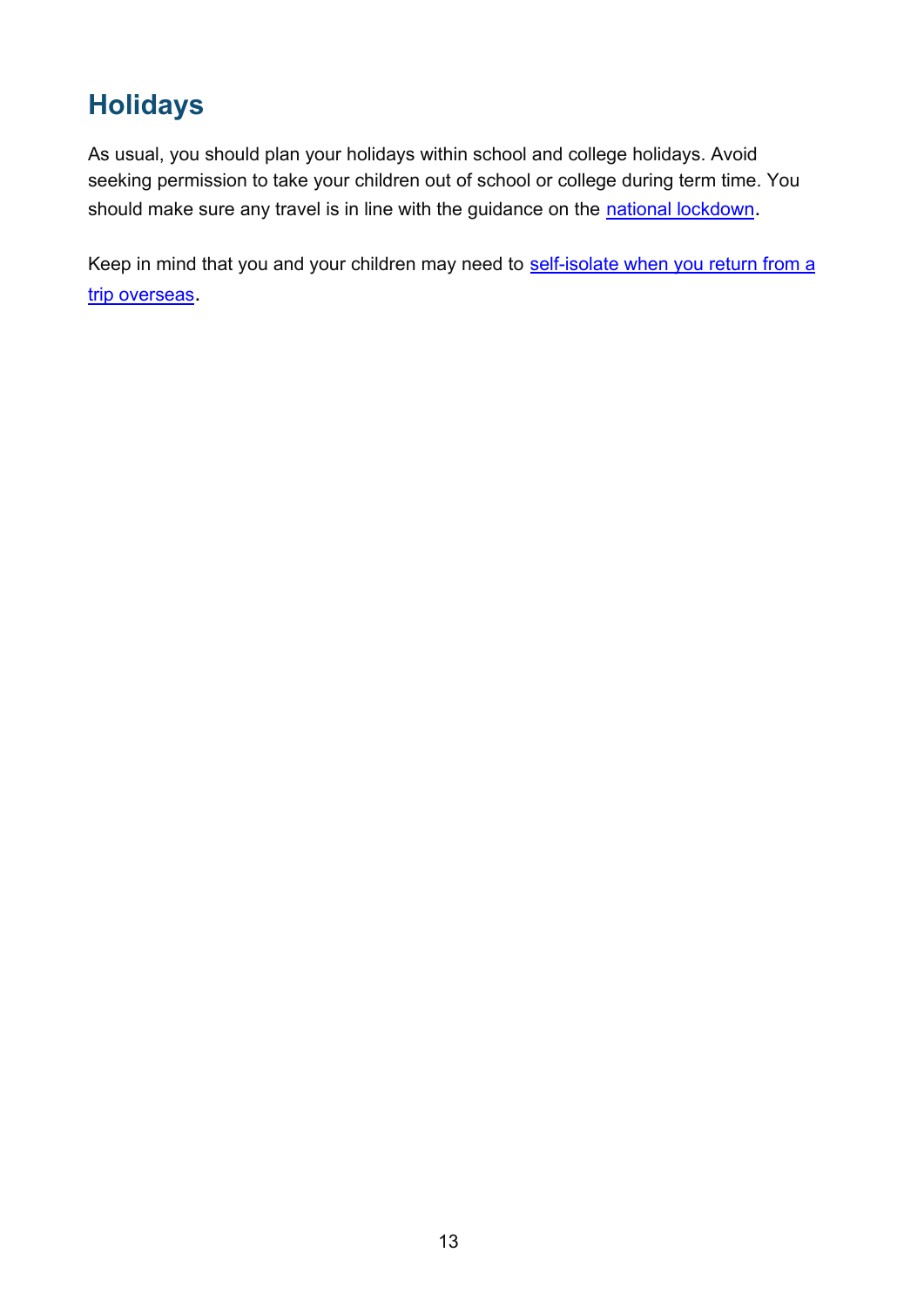## <span id="page-13-0"></span>**Boarding and residential schools and colleges**

Vulnerable children and young people and the children of critical workers who have already travelled to their boarding school or residential college should continue to receive face to face education. They may travel to school or college if they haven't already so that they can continue to receive face to face education.

If your child is not in one of these groups but has already travelled to their boarding school or residential college ready for the start of term then they can continue to receive remote education in their boarding house or in their residential accommodation. If they haven't yet gone back to school or college then they should not travel and instead receive remote education at home.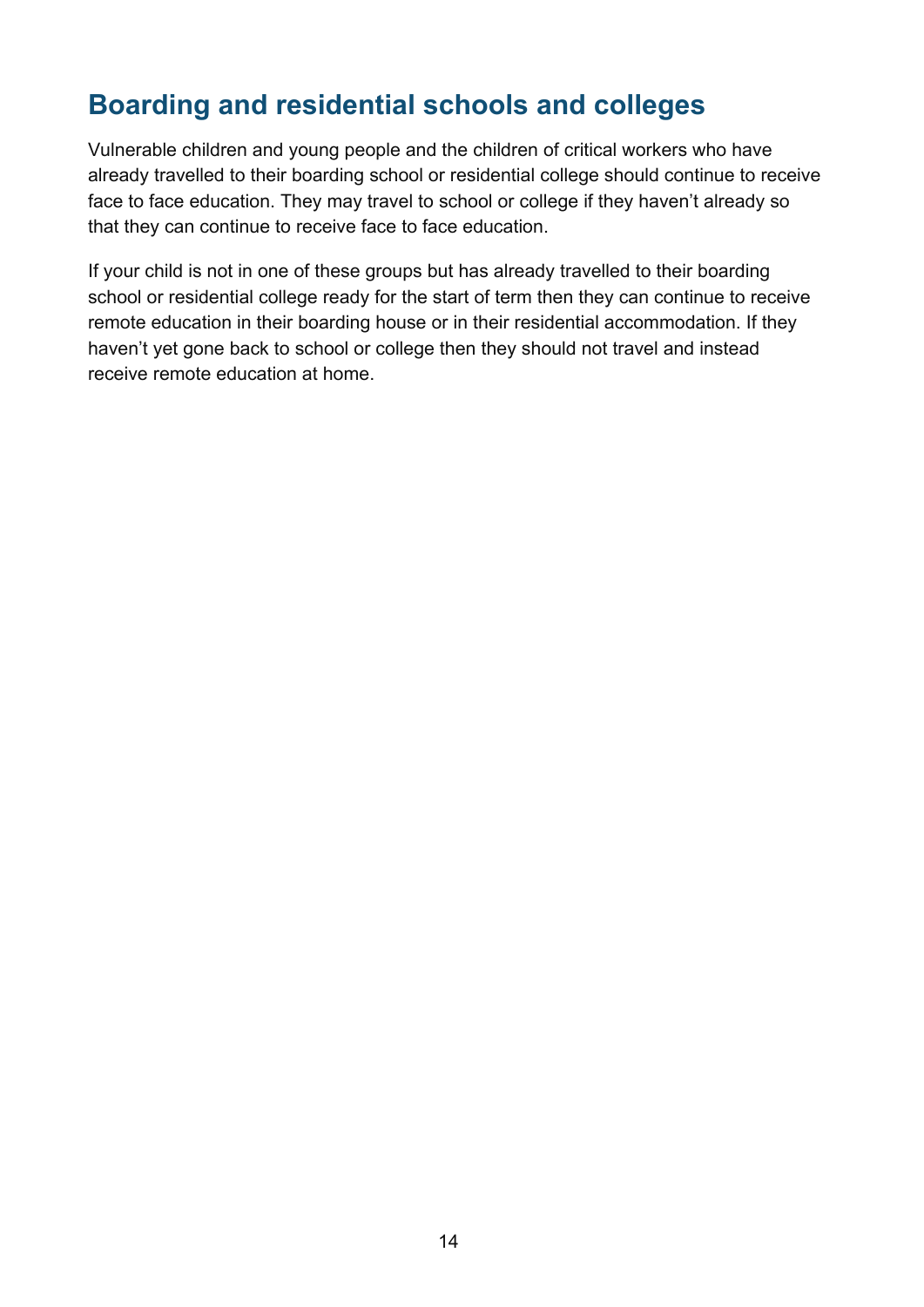## <span id="page-14-0"></span>**Helping make nurseries, childminders, schools and colleges as safe as possible**

Each nursery, childminder, school or college will have done their own health and safety risk assessment, and they will keep this under review.

As part of this, there are certain approaches that we have asked nurseries, childminders, schools and colleges to implement that are essential to reduce health risks. Schools will continue to implement these measures during this period.

#### <span id="page-14-1"></span>**Actions that nurseries, childminders, schools and colleges will take**

All nurseries and childminders are open to young children. Schools and colleges remain open to school children and young people who are vulnerable and the children of critical workers. We have asked nurseries, childminders, schools and colleges to continue to:

- manage confirmed cases of coronavirus (COVID-19) in the nursery, school or college, in line with current public health guidance - this means your child may be asked to self-isolate for 10 days from the day after contact with the individual who tested positive by their nursery, childminder, school or college (based on advice from the PHE advice service or local health protection teams) if they have been in close, face-to-face contact with someone who has tested positive for the virus
- ensure that everyone cleans their hands more often than usual, including when they arrive, when they return from breaks, and before and after eating - this should be done for 20 seconds with soap and running water or hand sanitiser
- promote the 'catch it, bin it, kill it' approach, to ensure good respiratory hygiene
- enhance cleaning and ventilation, including cleaning frequently touched surfaces more often

Nurseries will also minimise contact between groups of children where they can. This could mean using different rooms for different age groups and keeping those groups apart.

Schools and colleges will minimise contact and encourage maintaining distance as far as possible. They will decide how best to do this because it will be different for each school or college. This will involve asking children and young people to:

- stay within specified separate groups (or bubbles)
- maintain distance between individuals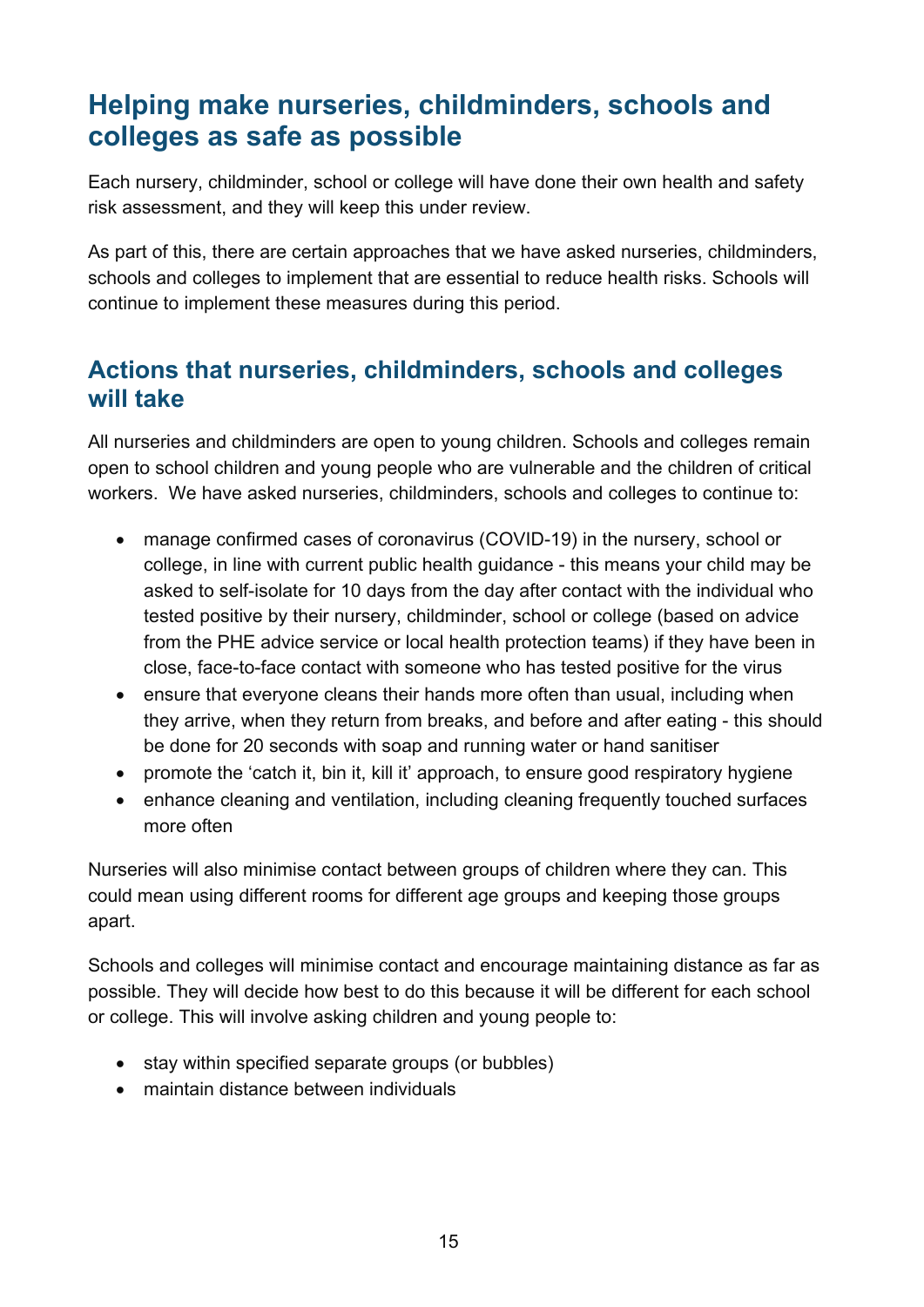We know that younger children may not be able to maintain social distancing. It is likely that for younger children the emphasis will be on separating groups, and for older children, it will be on distancing.

#### <span id="page-15-0"></span>**Actions you can take**

If your child is eligible to attend, you should not send them to their nursery, childminder, school or college if:

- they are showing [coronavirus \(COVID-19\) symptoms](https://www.nhs.uk/conditions/coronavirus-covid-19/symptoms/)
- someone in their household is showing symptoms
- they or someone in their household has tested positive for coronavirus (Covid 19)

[Arrange a test](https://www.nhs.uk/conditions/coronavirus-covid-19/testing-and-tracing/) if you or your child develop symptoms. Inform your nursery, childminder, school or college of the results.

If the test is positive, follow [guidance for households with possible or confirmed](https://www.gov.uk/government/publications/covid-19-stay-at-home-guidance)  [coronavirus \(COVID-19\) infection,](https://www.gov.uk/government/publications/covid-19-stay-at-home-guidance) and engage with the NHS Test and Trace process.

Your child does not need a test if they:

- have a runny nose, are sneezing or feeling unwell, but do not have a temperature, cough or loss of, or change in, sense of smell or taste
- are advised to self-isolate because they have been in close contact with someone who has tested positive for coronavirus (COVID-19), for example, another pupil in their class, but are not showing symptoms themselves

Nurseries, childminders, schools and colleges are implementing measures from our guidance to reduce health risks and keep children as safe as possible.

It is really important that you help nurseries, childminders, schools and colleges to implement these actions and create the safest environments by following the advice set out here and wider public health advice and guidance.

#### <span id="page-15-1"></span>**Face coverings**

Under national lockdown, in settings where pupils in year 7 and above are educated, face coverings should be worn by everyone (unless exempt) when moving around the premises, outside of classrooms, such as in corridors and communal areas where social distancing cannot easily be maintained. This does not apply to younger children in primary schools and in early years settings who are exempt from wearing face coverings.

In colleges, students may also be asked to wear face coverings where:

• the teaching setting is more similar to, or is, a workplace environment (for example, a restaurant which may be open to the public)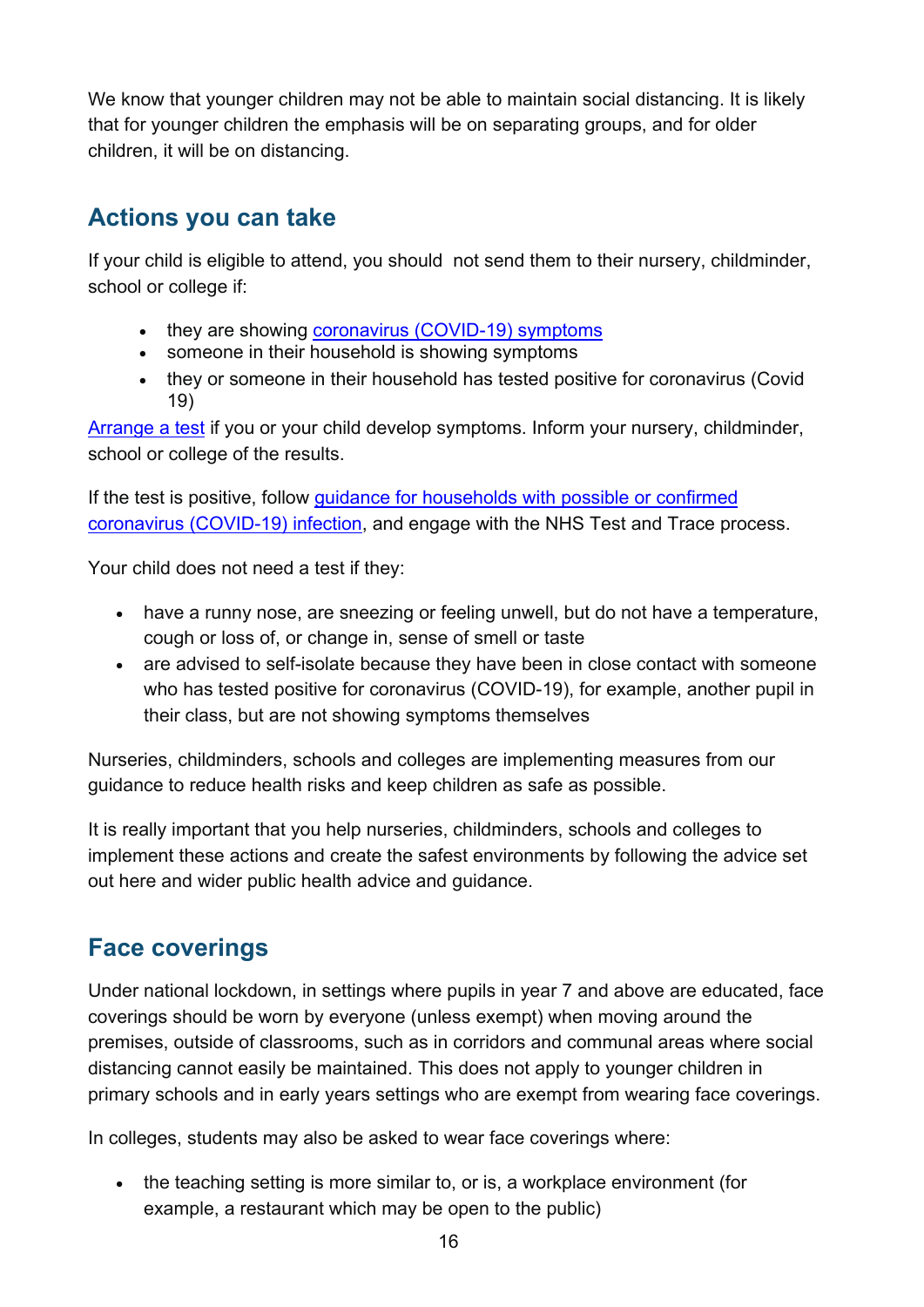• it is a requirement in the workplace or indoor environment and students are likely to come into contact with other members of the public

It is really important that face coverings are worn correctly. All schools and colleges should have a process for making sure face coverings are put on, removed, stored and disposed of properly. They should let you know what their process is.

Some pupils, students and adults may be [exempt from wearing face coverings.](https://www.gov.uk/government/publications/face-coverings-when-to-wear-one-and-how-to-make-your-own/face-coverings-when-to-wear-one-and-how-to-make-your-own#exemptions) These exemptions will apply in early years, schools and colleges, so any requirement to wear a face covering does not apply to children and young people who:

- have a disability that means they cannot wear or remove a face covering
- would find wearing a face covering severely distressing
- are with someone who relies on lip reading, clear sound or facial expression to communicate

We expect people to be sensitive to these needs and to be aware that some people are less able to wear face coverings and that the reasons for this may not be visible to others.

#### <span id="page-16-0"></span>**Arriving at and leaving nursery, the childminder, school or college**

Some schools or colleges may need to stagger or adjust start and finish times. This helps keep groups apart as they arrive and leave the premises. If schools or colleges choose to do this it should not reduce the amount of time they spend teaching - but it could mean that your child's start or finish times change.

Schools and colleges will work with any school transport and other transport providers to coordinate, as necessary.

Your nursery, childminder, school or college will be in touch to set out any changes they are making. This might also include:

- new processes for drop off and collection
- not allowing gathering at the school gates
- not being allowed onto the site without an appointment

During national lockdown, dedicated and public transport should continue to be in place to enable children of critical workers and vulnerable pupils and students to travel to school or college.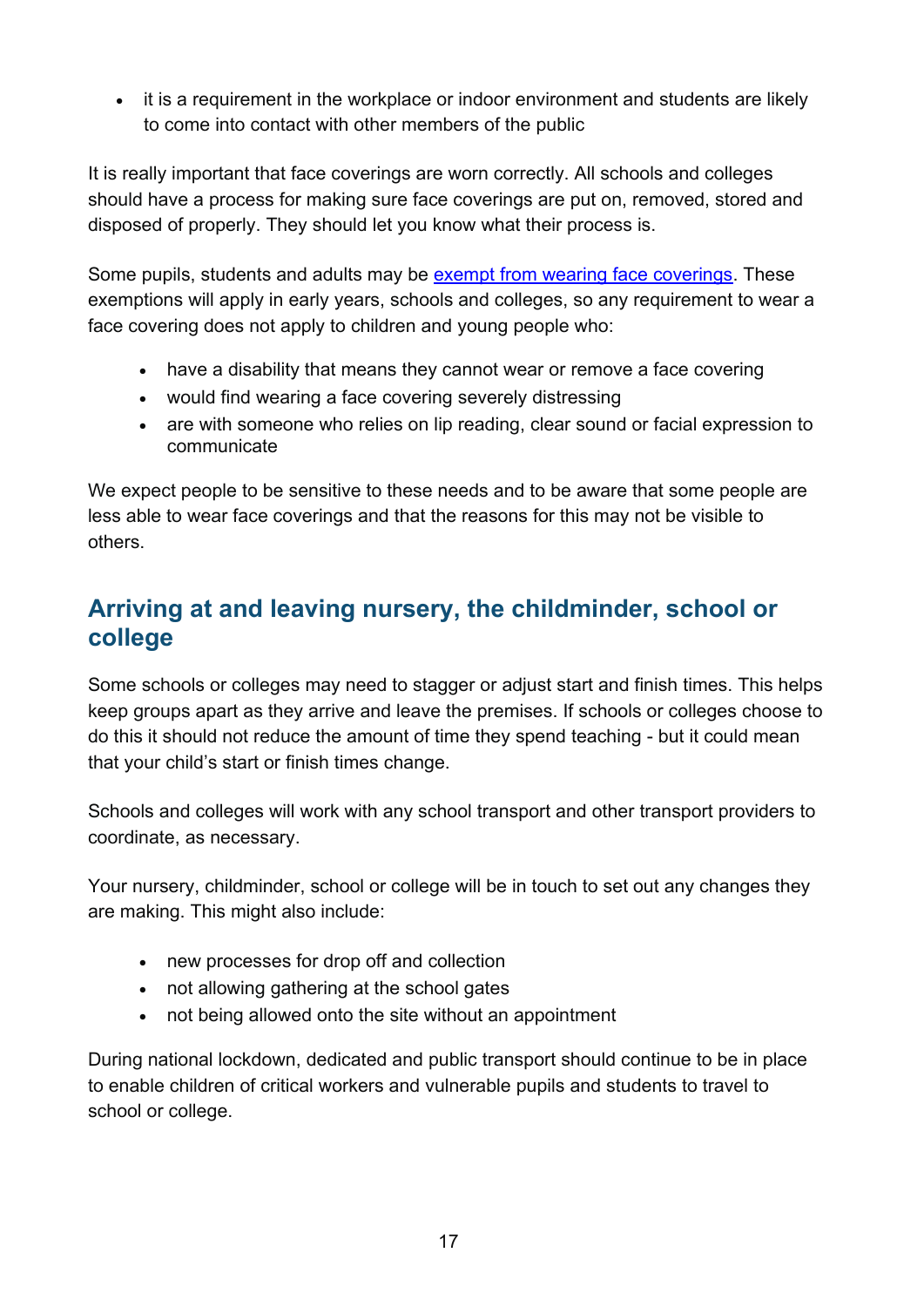#### <span id="page-17-0"></span>**Using public transport**

Everyone needs to play their part in reducing the demand for public transport. If possible, you should look for alternative transport options, especially walking or cycling or scooting, particularly at peak times.

This will help to ensure that there is enough public transport capacity to allow those who need to use it to travel safely. It will also benefit your family's health. See the guidance from:

- [Living Streets on walking](https://www.livingstreets.org.uk/walk-to-school/parents-and-carers) to school
- [Sustrans on keeping safe on the school run](https://www.sustrans.org.uk/our-blog/get-active/2020/everyday-walking-and-cycling/heading-back-to-school-after-lockdown-advice-for-families/)

If you and your child rely on public transport to get to their nursery, childminder, school or college, the [safer travel guidance for passengers](https://www.gov.uk/guidance/coronavirus-covid-19-safer-travel-guidance-for-passengers) will apply. In some areas, local authorities may be providing extra dedicated school or college transport services to help children and young people get to school or college.

Children and young people, and their parents and carers must not travel to nursery, childminders, school or college if they or a member of their household has symptoms of coronavirus (COVID-19) or have tested positive for coronavirus.

#### <span id="page-17-1"></span>**Free home to school transport for eligible children**

Local authorities' duty to provide free home to school transport for eligible children is unchanged. This is set out in the [home to school travel and transport guidance.](https://www.gov.uk/government/publications/transport-to-school-and-other-places-of-education-autumn-term-2020)

Your local authority might ask you to accept a personal travel budget or mileage allowance instead of a seat on dedicated transport. This may be so they can ensure there is enough dedicated transport capacity for everyone who needs it.

We would ask you to accept that offer if you can. It will not affect your child's eligibility for dedicated transport in the future. The local authority cannot make you accept if you do not want to or are not able to.

Local authorities should not expect you to commit to accepting a personal payment or mileage allowance for a specified period of time, but the local authority would need reasonable notice to reinstate home to school transport for your child.

#### <span id="page-17-2"></span>**Using dedicated school or college transport**

Local authorities, schools, colleges and transport providers will not be required to uniformly apply the social distancing guidelines for public transport, on dedicated school or college transport. This is because: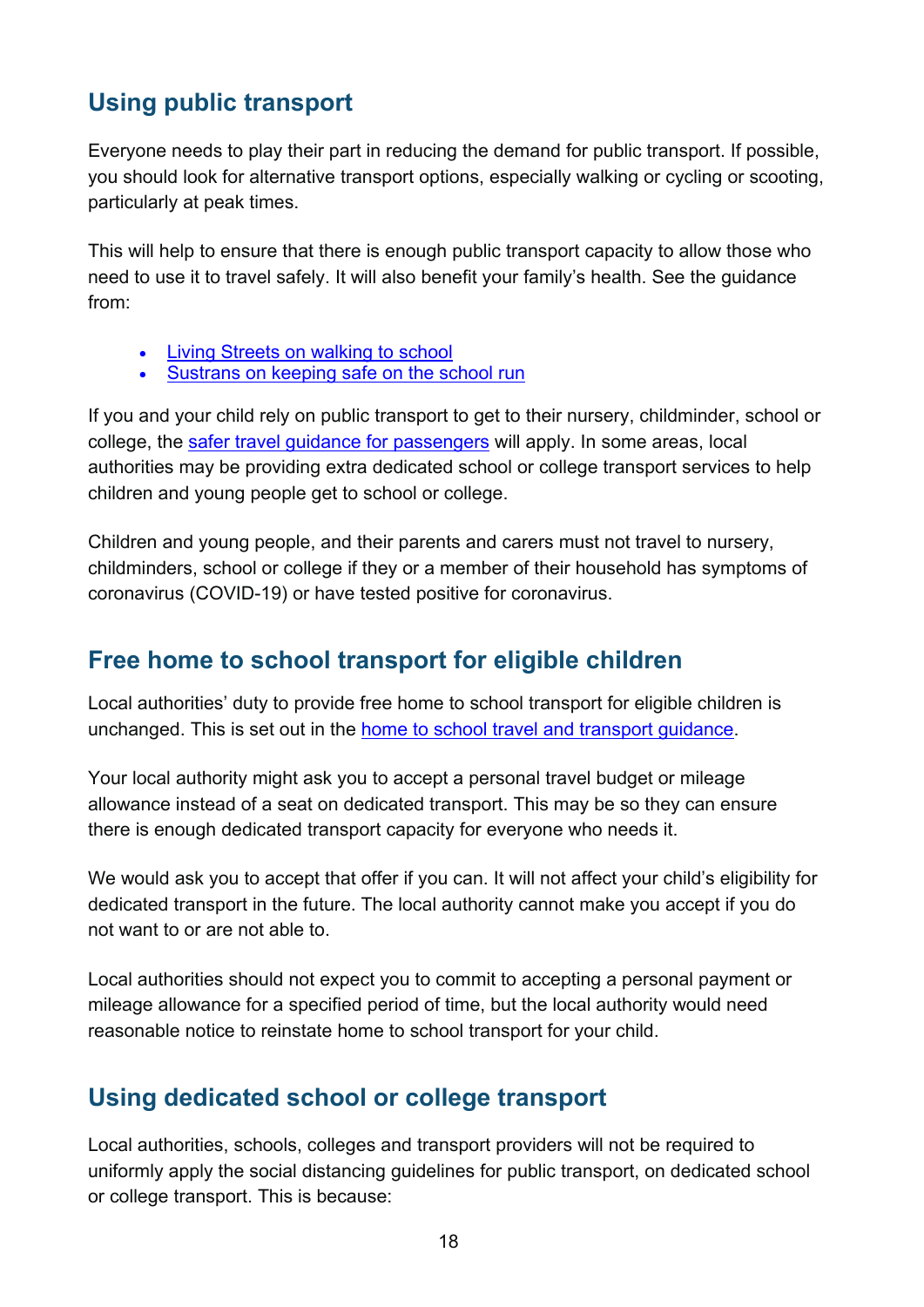- dedicated school or college transport often carries the same group of young people on a regular basis
- children and young people on dedicated school or college transport do not mix with members of the public

Local authorities, schools and transport providers will do all that is reasonably practicable to maximise social distancing where possible and minimise the risk of transmission. What is practicable is likely to vary according to local circumstances. This might include:

- asking your child to use a regular seat on this transport
- making sure boarding and disembarking is orderly and/or managed
- making sure vehicles are cleaned regularly
- ensuring that transport operators maximise the flow of fresh air

It is important that you follow any local advice provided and that your child knows and understands the importance of following any rules that are set.

#### <span id="page-18-0"></span>**Wearing face coverings when travelling to and from school and college**

Most children and young people aged 11 and over are now required to wear a face covering on public transport. This does not apply to children and young people who are [exempt from wearing face coverings](https://www.gov.uk/government/publications/face-coverings-when-to-wear-one-and-how-to-make-your-own/face-coverings-when-to-wear-one-and-how-to-make-your-own#exemptions) because they:

- have a disability that means they cannot wear a face covering
- would find wearing a face covering severely distressing
- are travelling with someone who relies on lip reading to communicate

As [advised by Public Health England,](https://www.gov.uk/government/publications/face-coverings-when-to-wear-one-and-how-to-make-your-own/face-coverings-when-to-wear-one-and-how-to-make-your-own#when-to-wear-a-face-covering) if your child is aged 11 or over, they must wear a face covering when travelling on dedicated transport to secondary school or college, unless they are exempt. It is important that they comply with any rules about face coverings on their transport. You will need to ensure that they have a suitable face covering.

If your child needs to share a car to school or college with someone outside of their support bubble or household, they should:

- share with the same people each time
- open the windows for ventilation
- if they are aged 11 or over, wear a face covering

It is really important that face coverings are worn correctly. All schools and colleges should have a process for making sure face coverings are put on, removed, stored and disposed of properly. They should let you know what their process is.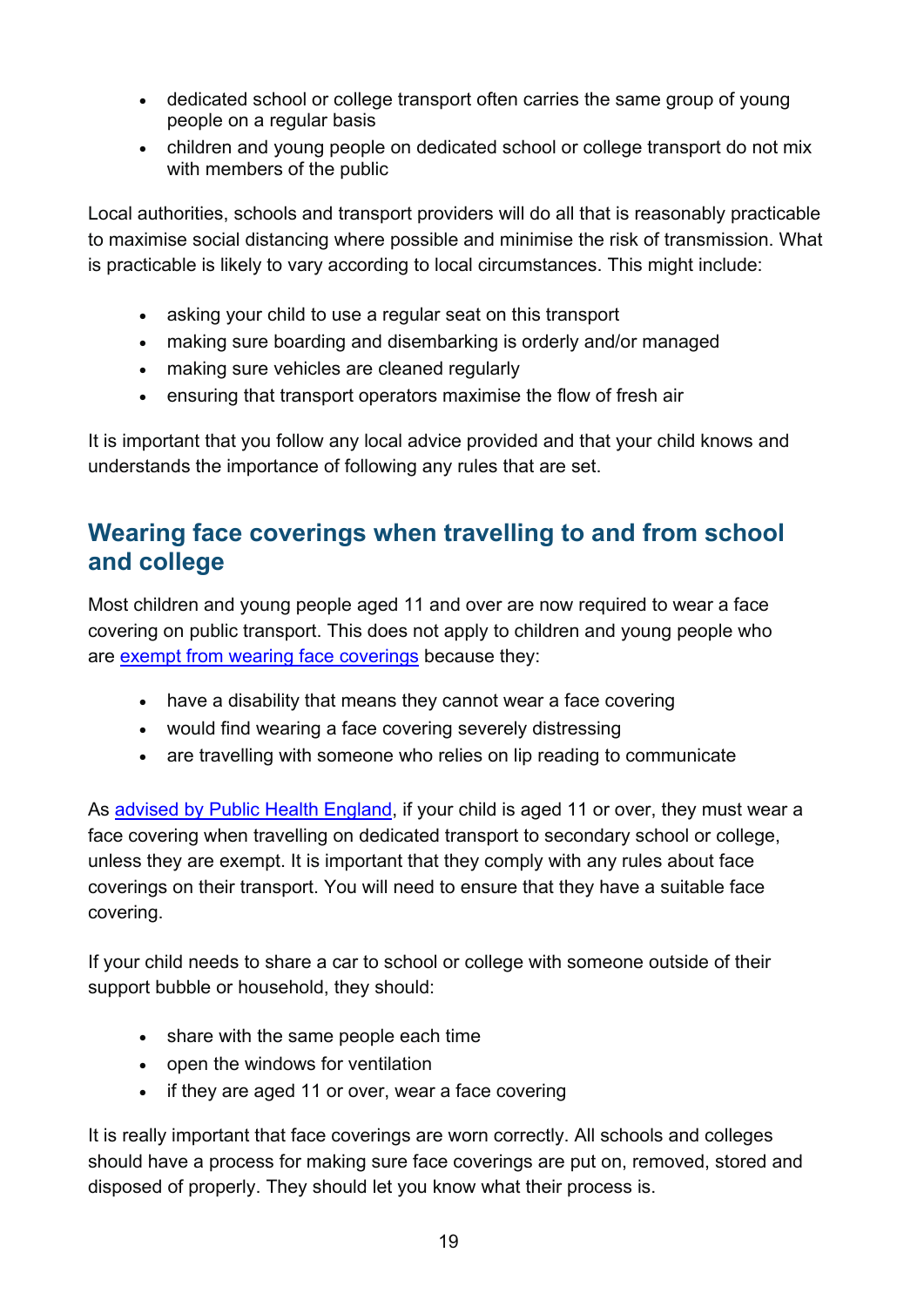## <span id="page-19-0"></span>**Assessment and exams**

#### <span id="page-19-1"></span>**Assessments in primary schools**

Statutory key stage 1 and 2 tests and teacher assessments planned for summer 2021 are cancelled. This is due to the further disruption caused by restrictions to school attendance.

Schools will continue to use assessment during the summer term to inform teaching and so they can give you information about your child's attainment in their annual report. It will also support your child's transition to secondary school if they are in year 6.

#### <span id="page-19-2"></span>**GCSEs and A levels**

We cannot quarantee that all pupils will be able to fairly sit their exams this summer. GCSE, A and AS level exams will not go ahead. Instead, a form of teacher assessment will be used. The Education Secretary will be asking the exams regulator Ofqual to consult rapidly on how to fairly award all pupils, including private candidates and students taking vocational qualifications, with a grade that ensures they can progress to the next stage of their lives.

#### <span id="page-19-3"></span>**Vocational and Technical Qualifications (VTQs)**

Exams and assessments in vocational and technical qualifications can still take place in January, where schools and colleges judge it right to do so. The Department is working with Ofqual on arrangements for those who do not take their January assessments, as well as for vocational and technical assessments scheduled for February onwards.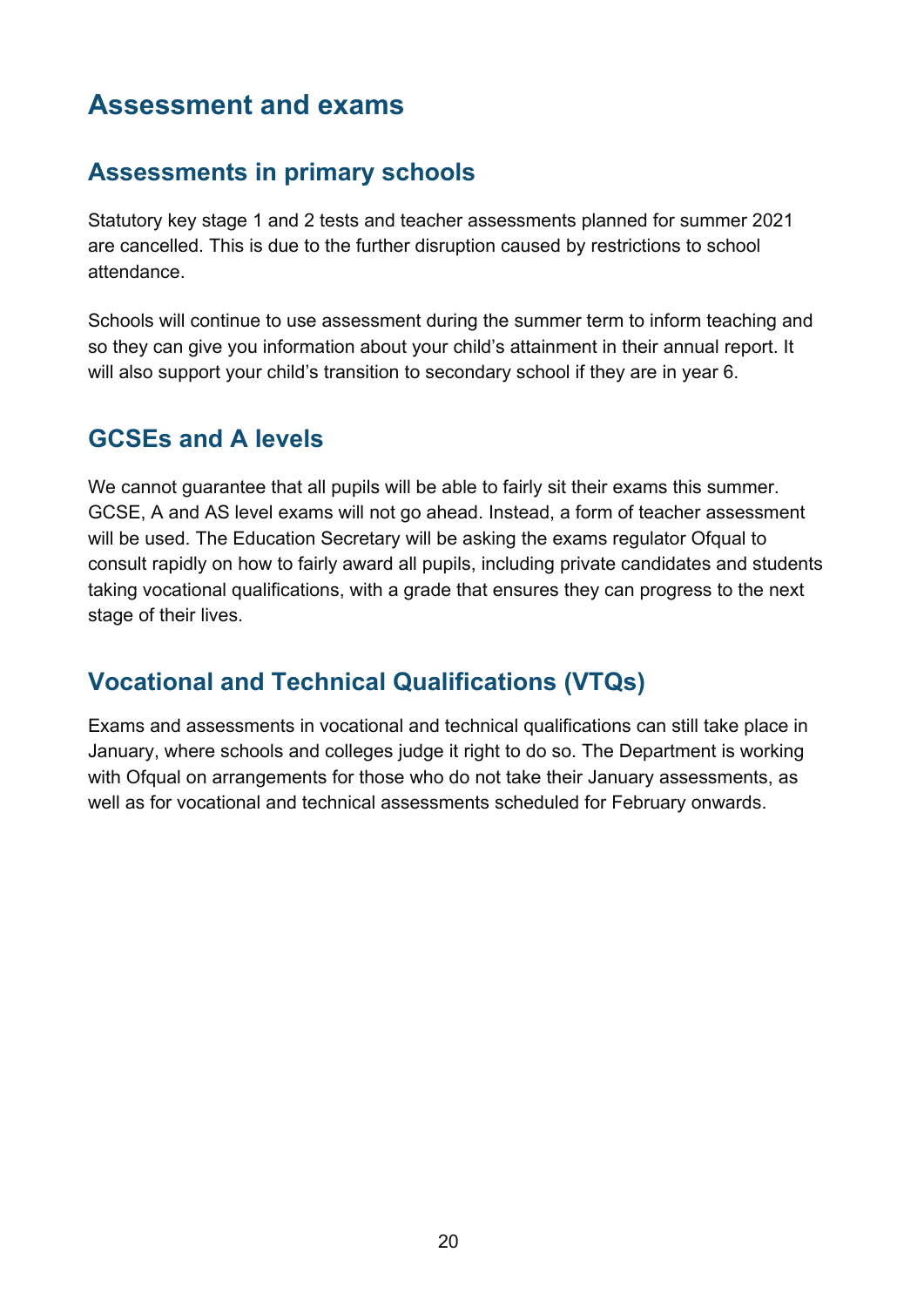## <span id="page-20-0"></span>**Ofsted inspections**

#### <span id="page-20-1"></span>**State schools**

The intention is that Ofsted's standard school inspections will remain suspended for the spring term. Inspectors will though conduct monitoring inspections in schools most in need. These are not graded. Inspectors will be sensitive to the school's context, and support schools to prioritise the right actions.

If you have concerns about safeguarding or the quality of education your child is receiving, you should talk to their teacher or headteacher. If you still have concerns you can raise them with Ofsted who may decide to inspect the school.

#### <span id="page-20-2"></span>**Colleges**

The intention is that full inspections will remain suspended for the spring term. Inspectors will be conducting monitoring visits of providers, focusing on those most in need of support.

Colleges and providers with 16 to 19 provision that are graded good that do not receive a monitoring visit may receive support and assurance visits. These will not result in a published report.

Safeguarding visits will continue in response to concerns raised about providers.

If you have concerns about the quality of education, you should talk to the college or provider in the first instance. You can also follow the formal complaints process with the Education and Skills Funding Agency regarding any post-16 training provider, college or employer that is funded by ESFA if you have exhausted the provider's own complaints procedure, including any appeals process.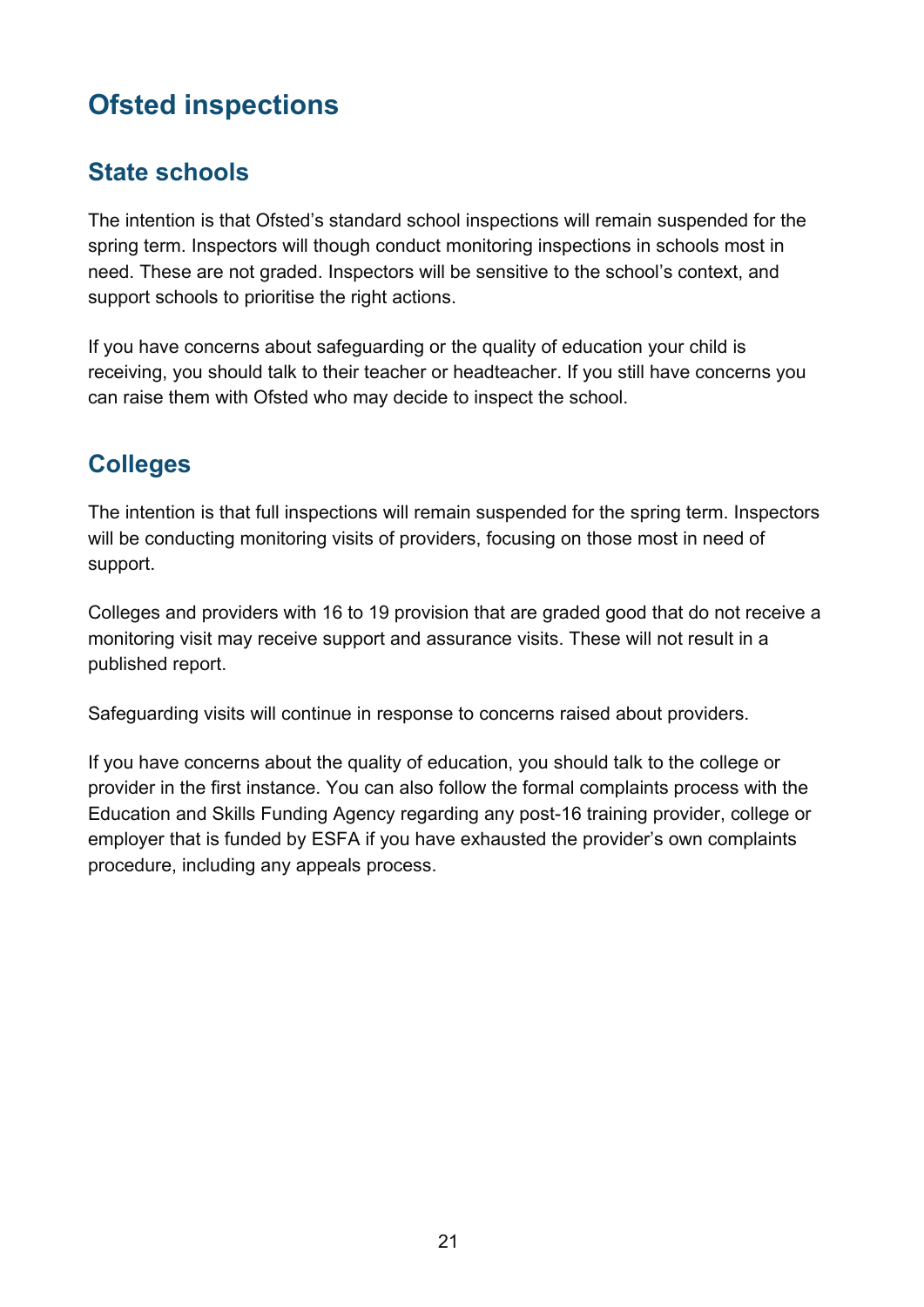## <span id="page-21-0"></span>**School admissions**

#### <span id="page-21-1"></span>**Admission appeals**

If you have applied to a school and it does not offer your child a place, you have the right to appeal this decision.

[Admission appeals](https://www.gov.uk/government/publications/school-admissions-appeals-code/changes-to-the-school-admission-appeals-code-regulations-during-the-coronavirus-outbreak) can now be held by telephone, video conference or in writing, instead of face-to-face hearings.

#### <span id="page-21-2"></span>**Entry tests for selective schools and colleges, such as grammar schools and performance colleges**

Nearly every selective school[4](#page-21-3) will already have run their selection tests for children whose parents want a place for September 2021.

Admission authorities can continue to test, where they consider it appropriate to do so. If you are applying for a school or college which is yet to test, or you are applying for an inyear or late place the school or college will explain the process to you.

Travelling to attend a test is considered to be essential travel but, if you need to travel for your child to be tested, you should avoid travelling on public transport wherever possible.

On arriving at or leaving test centres, parents and children should take the 3 simple actions we must all take to keep on protecting each other – [wash hands, cover face, and](https://www.gov.uk/guidance/national-lockdown-stay-at-home#hands-face-space)  [make space,](https://www.gov.uk/guidance/national-lockdown-stay-at-home#hands-face-space) at least 2m between themselves and others not in their family bubble, and follow government guidance on [face coverings in educational settings.](https://www.gov.uk/government/publications/face-coverings-in-education/face-coverings-in-education)

You may also find some changes in how tests are conducted:

- invigilators may wear facemasks and gloves
- to ensure that the number of children taking tests in one sitting remains small, admission authorities may organise tests across several sittings and in small groups.
- admission authorities will also look to enforce social distancing of 2m between every person attending a test centre

performing or visual arts, sport, modern foreign languages, design and technology or IT.

<span id="page-21-3"></span><sup>4</sup> Selective schools include grammar schools (which select all their children based on their high academic ability), partially selective or 'bilateral' schools which select a proportion of their intake by ability or aptitude, schools which 'band', i.e. they test all children for ability but admit children of all abilities (equal numbers of high and low ability children) and schools which admit 10% of their intake based on aptitude in the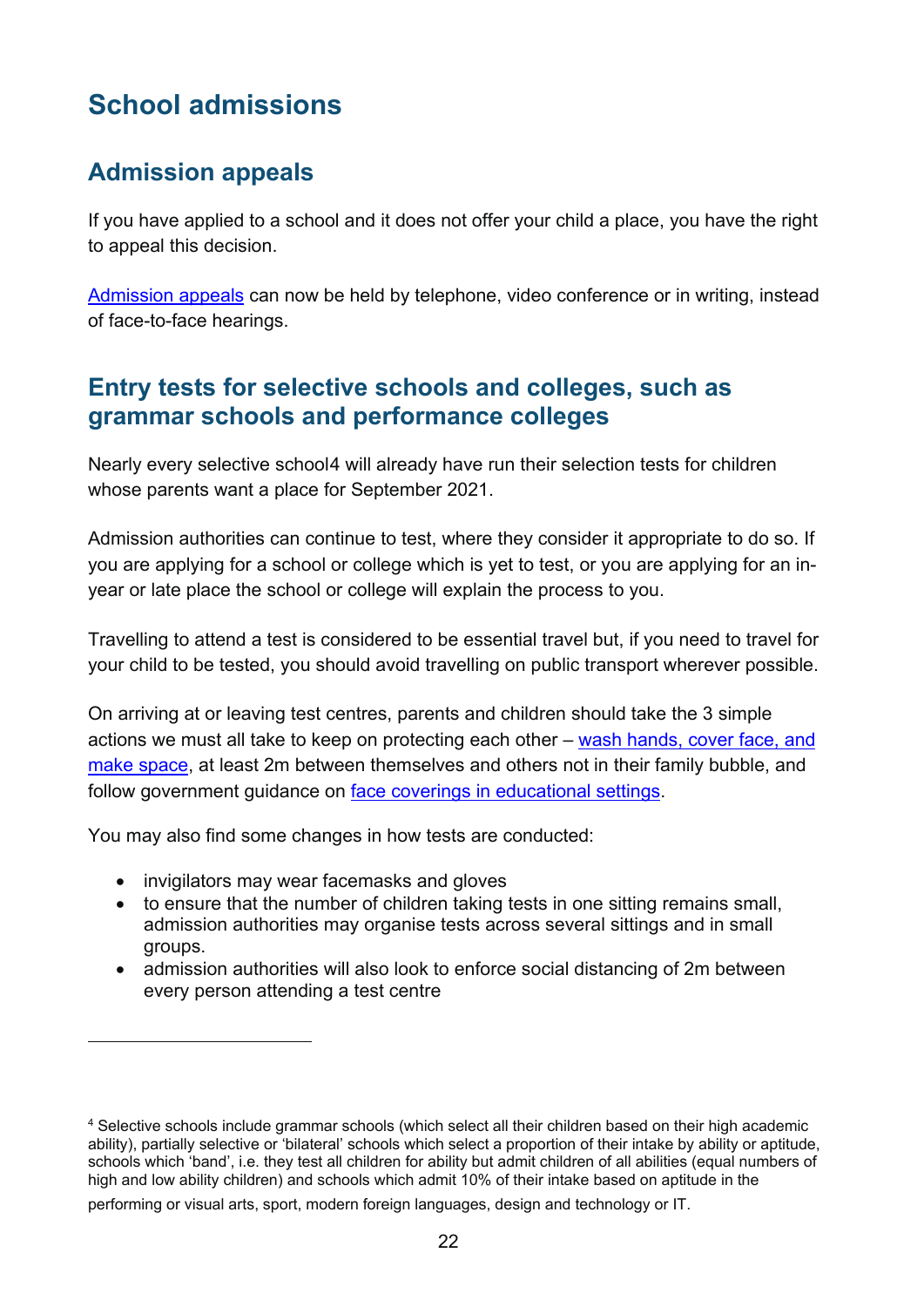• candidates' desks are likely to be separated by 2m in every direction and children will be expected to wash their hands and use antibacterial hand gel

Parents and children should not congregate around the test venue before during or after the test, and neither parents nor their children may attend the test if they are:

- showing symptoms of coronavirus (COVID-19)
- self-isolating

If you or your child are showing symptoms or self-isolating, contact the school, college, or local authority if it is running the test. The school, college or local authority will make alternative arrangements to assess your child for ability or aptitude.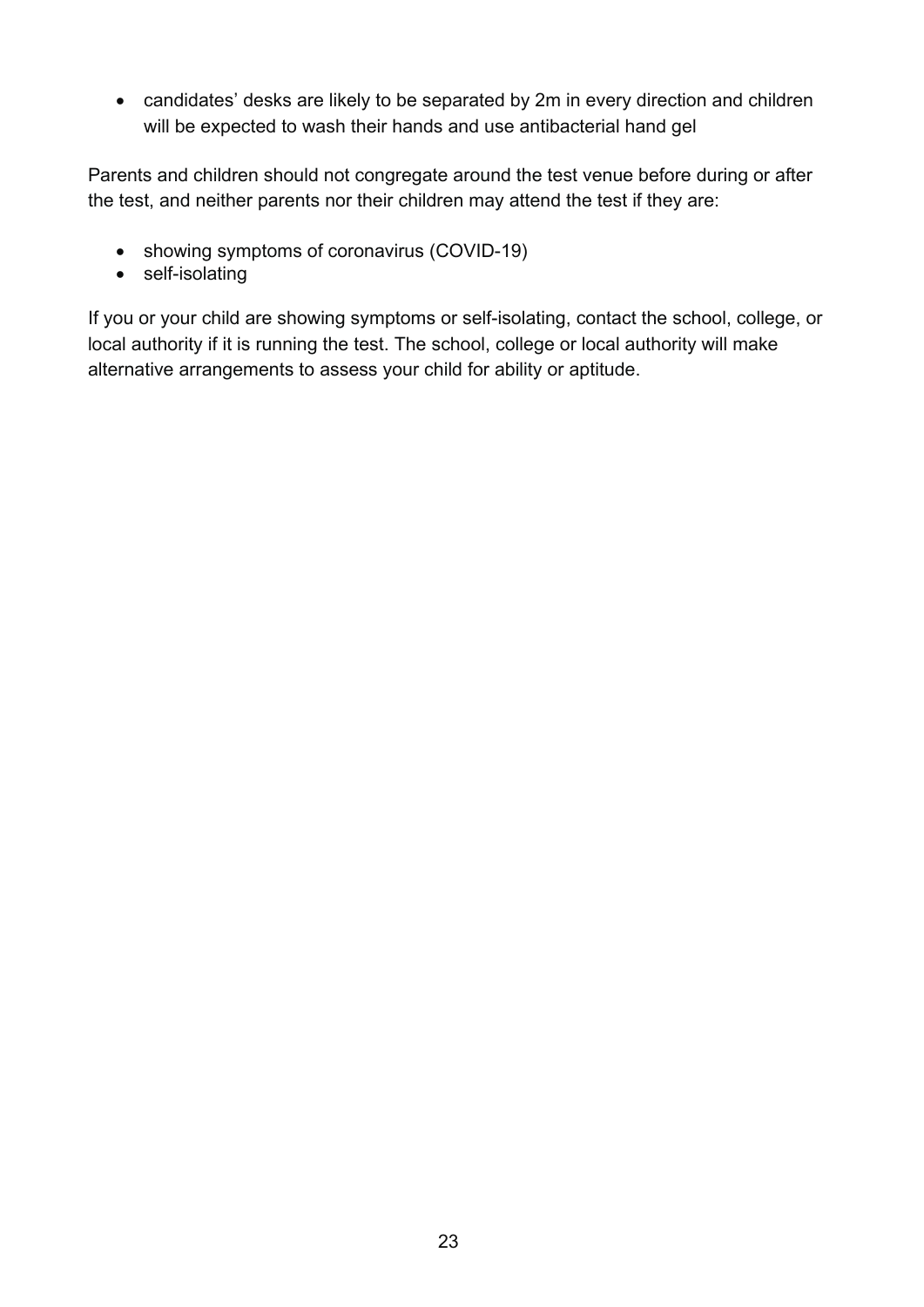## <span id="page-23-0"></span>**School uniform**

Schools decide their own uniform policy.

Some schools might relax their uniform policy whilst only certain groups of pupils are attending.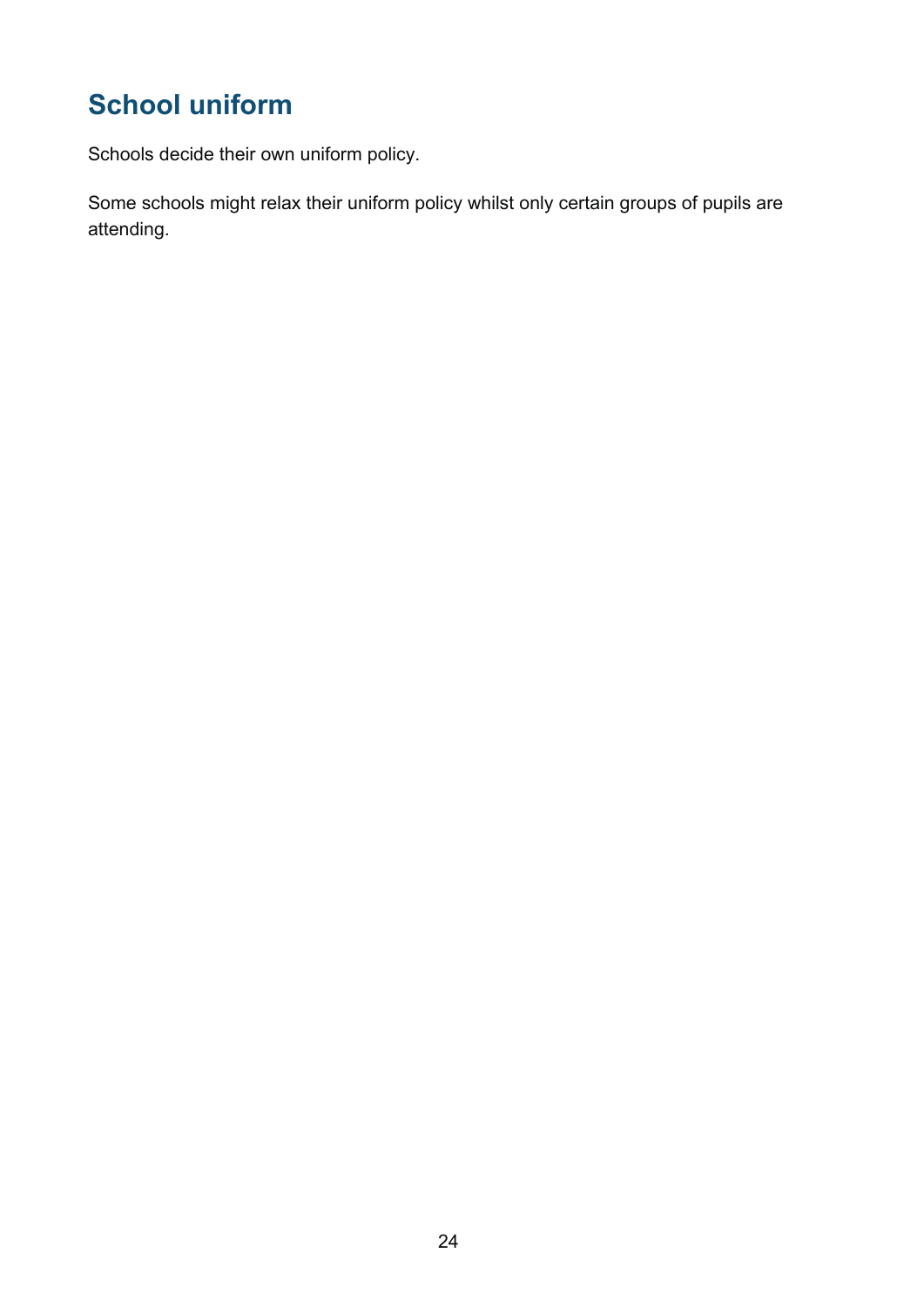## <span id="page-24-0"></span>**Food**

During the national lockdown, schools will continue to provide meal options for pupils who are at school. Meals should be available free of charge to all infant pupils and pupils who are eligible for benefits-related free school meals who are in school.

Schools should also continue to provide free school meal support or food parcels for pupils who are eligible for benefits related free school meals who are not attending school. Some schools might not be able to offer food parcel or use a local solution. We will ensure a national voucher scheme is in place so that every eligible child can continue to access free school meals. Further education providers will continue to provide free meals for eligible students, including those who are studying remotely due to coronavirus (COVID-19). This includes students in further education, who are newly eligible.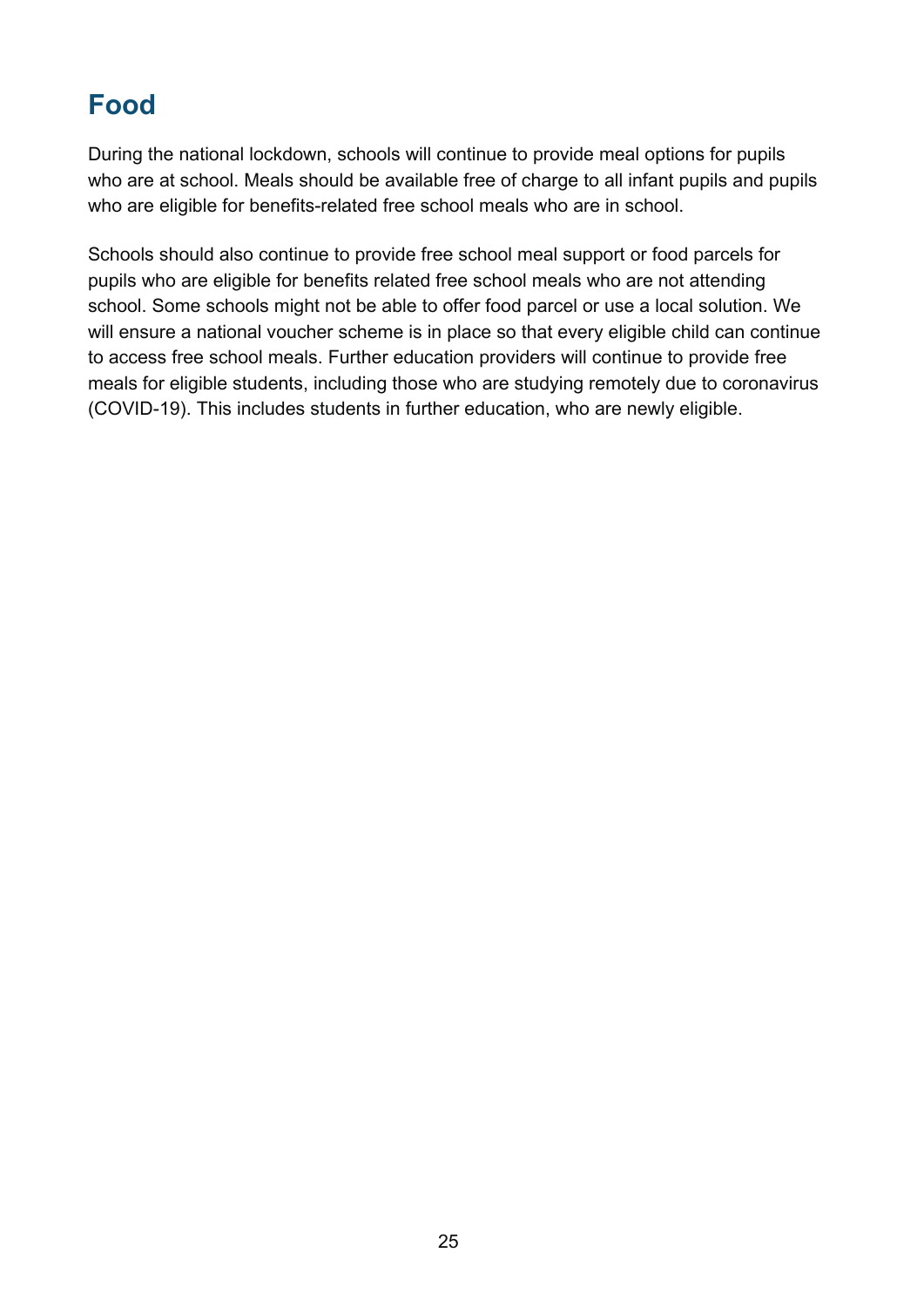## <span id="page-25-0"></span>**Mental health and wellbeing**

Some children and young people may be experiencing feelings such as anxiety, stress or low mood as a result of the coronavirus (COVID-19) outbreak and the recent change in circumstances.

Schools and colleges will continue to offer pastoral support to pupils working remotely. There are also online resources available to help you and your child with mental health and wellbeing, including:

- [MindEd,](https://www.minded.org.uk/) a free educational resource from Health Education England on children and young people's mental health
- [Rise Above,](https://campaignresources.phe.gov.uk/schools/topics/rise-above/overview) which aims to build resilience and support good mental health in young people aged 10 to 16
- [Every Mind Matters,](https://www.nhs.uk/oneyou/every-mind-matters/) which includes an online tool and email journey to support everyone to feel more confident in taking action to look after their mental health and wellbeing
- [Bereavement UK](https://www.childbereavementuk.org/) and the [Childhood Bereavement Network,](http://www.childhoodbereavementnetwork.org.uk/covid-19.aspx) provide information and resources to support bereaved pupils, schools and staff

[Public Health England's](https://www.gov.uk/government/publications/covid-19-guidance-on-supporting-children-and-young-peoples-mental-health-and-wellbeing) advice and guidance for parents and professionals on supporting children and young people's mental health and wellbeing includes key actions you can take to support your child's mental health and wellbeing, such as supporting safe ways to connect with friends. It also emphasises the importance of children continuing to remain fit and active and, wherever possible, having the 60 minutes of daily physical activity, recommended by the Chief Medical Officers. Further advice and support to help pupils remain physically active are available from [Youth Sport Trust](https://www.youthsporttrust.org/coronavirus-support) and [Sport England.](https://www.sportengland.org/)

Where further support is required, NHS mental health services remain open, and they have digital tools to enable them to connect with people and provide ongoing support, so you should continue referring to your local children and young people's mental health service when needed.

There is also a range of support directed at children and young people, including:

- free confidential support can be accessed anytime from government-backed voluntary and community sector organisations by:
	- o texting SHOUT to 85258
	- o calling Childline on 0800 1111
	- $\circ$  calling the Mix on 0808 808 4994
- online information on COVID-19 and mental health is available on the Young [Minds](https://youngminds.org.uk/about-us/reports/coronavirus-impact-on-young-people-with-mental-health-needs/) website
- the [Think Ninja](https://www.healios.org.uk/services/thinkninja1) (freely available and adapted for COVID-19) app educates 10-18 year olds about mental health, emotional wellbeing and provide skills young people can use to build resilience and stay well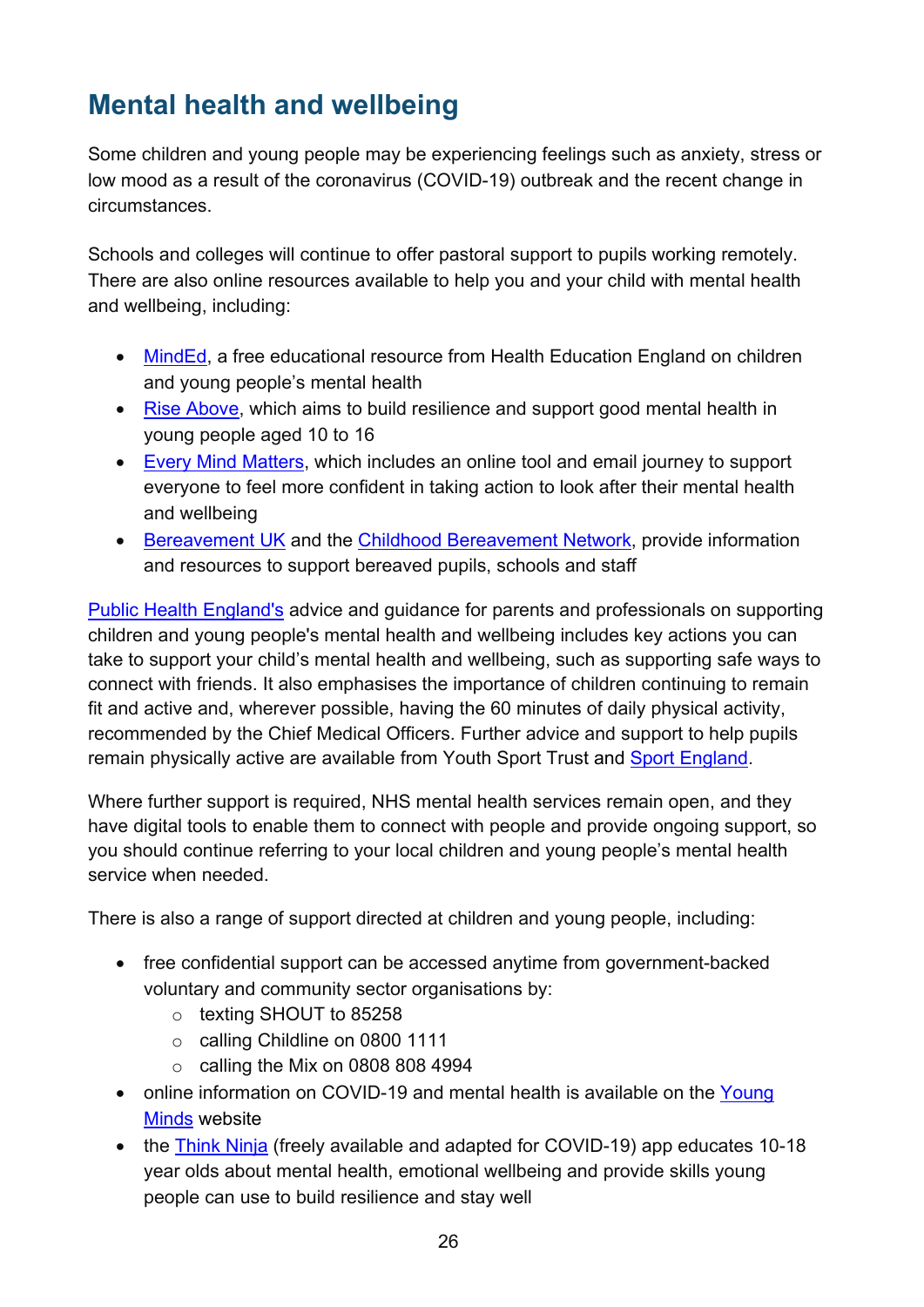• [Rise Above](https://campaignresources.phe.gov.uk/schools/topics/rise-above/overview) (adapted for COVID-19) website aims to build resilience and support good mental health in young people aged 10 to 16

Barnardo's See, Hear, Respond service, provides support to children, young people and their families who aren't currently seeing a social worker or other agency, and who are struggling to cope with the emotional impacts of coronavirus (COVID-19). You can access via the ['See, Hear, Respond' service self-referral webpage](https://www.barnardos.org.uk/c19) or Freephone 0800 151 7015.

It is also vital to report any safeguarding concerns you have about any child. Contact the [NSPCC helpline.](https://www.nspcc.org.uk/keeping-children-safe/reporting-abuse/dedicated-helplines/)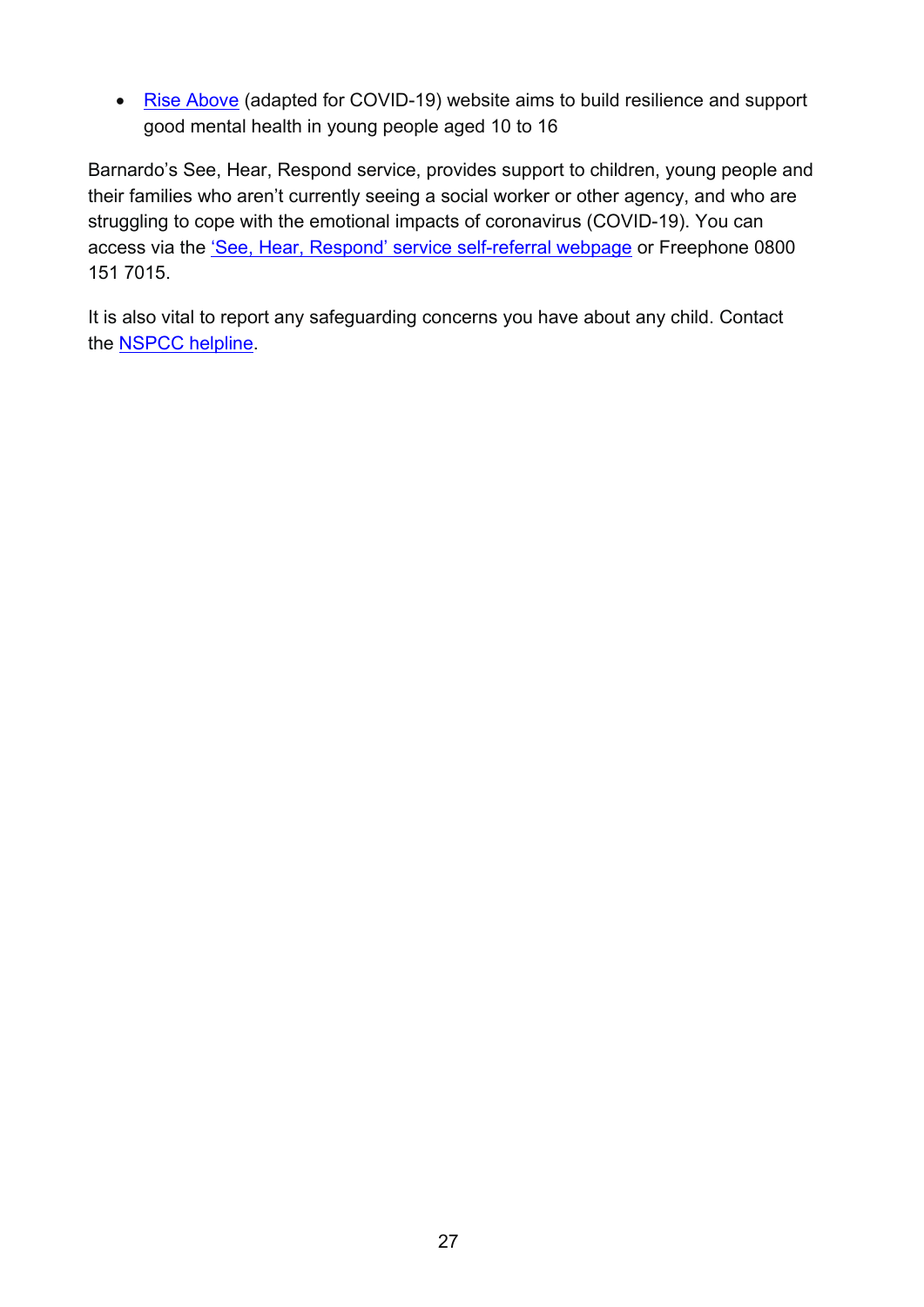## <span id="page-27-0"></span>**Education, health and care (EHC) plans**

At the start of the outbreak last year, we needed to make some of the law around delivering the specified special education and health care provision within EHC plans more flexible.

This flexibility has now ended, which means that if your child has an EHC plan they should receive the support they need as usual when they attend their school or college. They are eligible to attend school or college during the national lockdown.

On occasion, there may be circumstances in which schools cannot offer your child their usual on-site provision because there are not enough staff or staff with the right training available. In those cases they will seek to resume as close as possible to your child's usual provision as soon as possible. In these circumstances, schools should be in touch with you to discuss the right support for your child.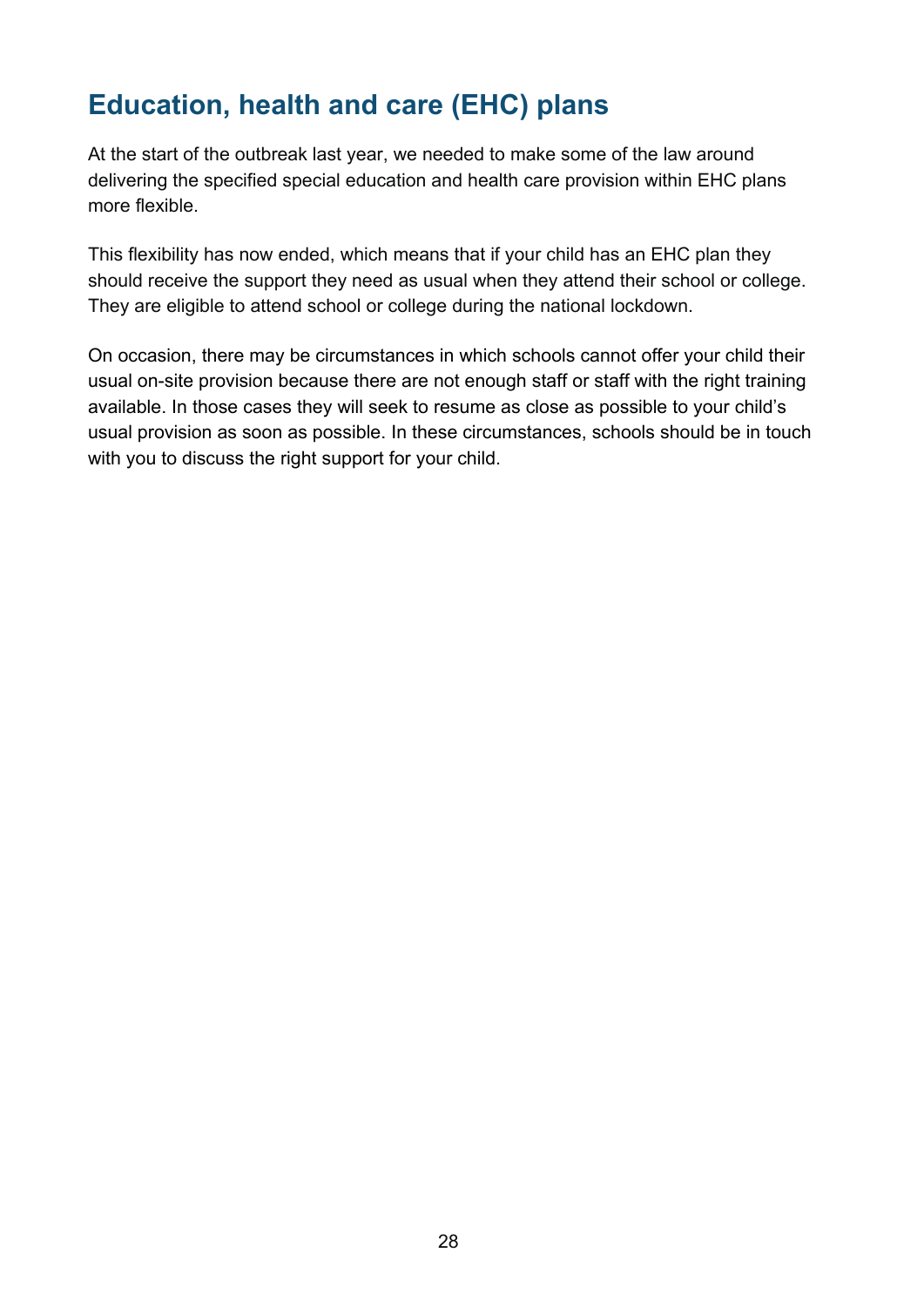# <span id="page-28-0"></span>**School trips**

We have advised schools against all educational visits at this time. This advice will be kept under review.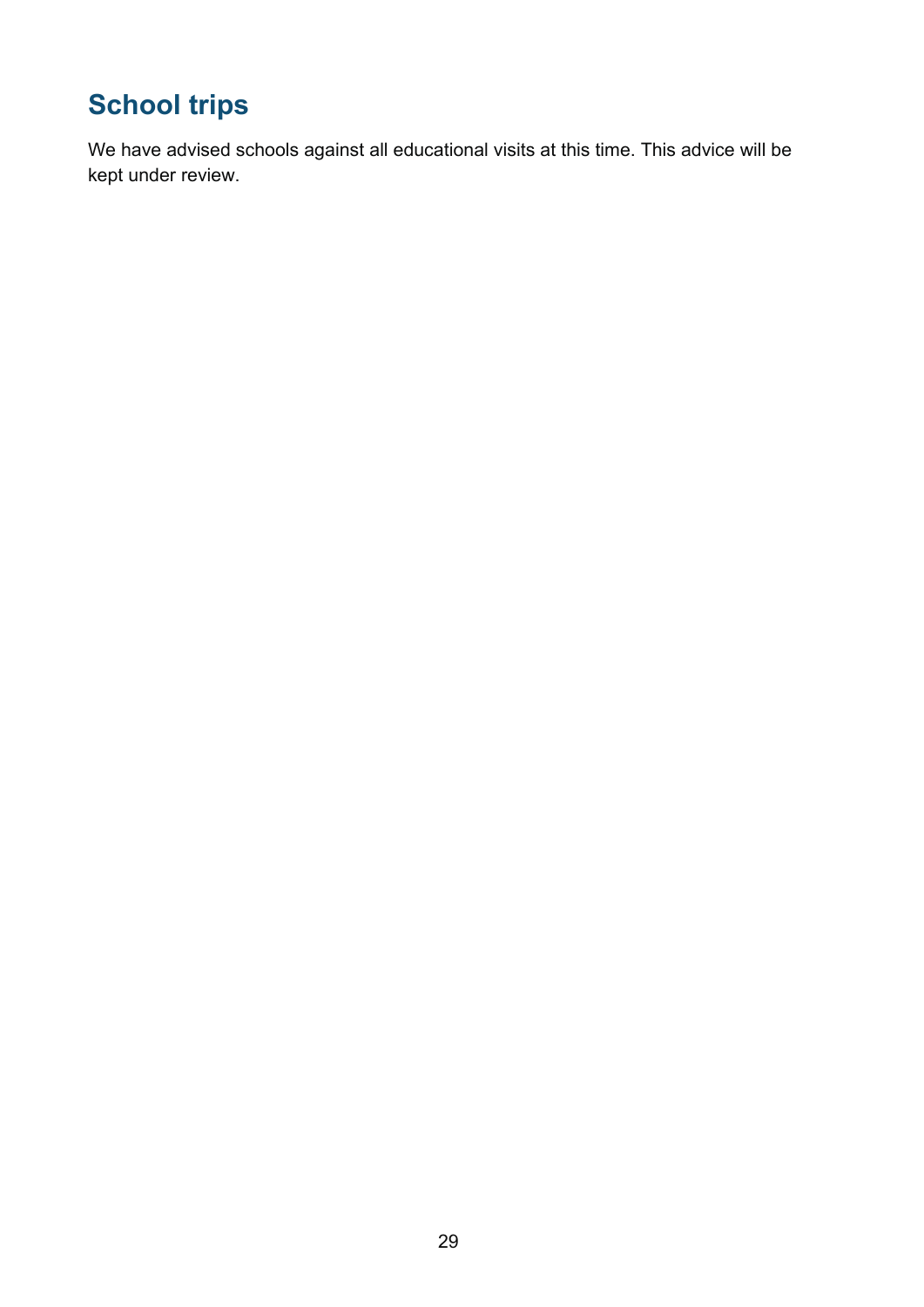## <span id="page-29-0"></span>**Wraparound childcare, out-of-school or college activities**

Out-of-school or college settings and wraparound childcare should continue to operate for children eligible to attend school or college (vulnerable children and young people, and children of critical workers). This includes respite provision for families of disabled children.

This is also the case where electively home educating parents are using these settings as part of their existing arrangements for their child to receive a suitable full-time education. For the duration of the national lockdown, children and young people who are electively home educated should only attend out-of-school settings for face-to-face provision where they would be considered to be vulnerable children and young people, or are the children of critical workers.

Out-of-school and wraparound providers should be moving their provision online as far as possible for those not eligible to attend for onsite provision.

Where electively home educated children have difficulty engaging with remote education at home (for example due to a lack of devices or quiet space to study), they would be considered to be vulnerable children, in line with the guidance on children of critical workers and vulnerable children who can access schools or educational settings, and therefore also eligible to attend for on-site provision where this is part of electively home educating parents' existing arrangements for their child to receive a suitable full-time education.

If your child is eligible to attend these settings, we are still recommending that you limit the number of out-of-school or college settings that you send your child to in order to minimise mixing between different groups of children.

Further advice on the precautions you should take if sending your child to these settings is available in the guidance for parents and carers of children attending out-of-school [settings during the coronavirus \(COVID-19\) outbreak.](https://www.gov.uk/government/publications/guidance-for-parents-and-carers-of-children-attending-out-of-school-settings-during-the-coronavirus-covid-19-outbreak/guidance-for-parents-and-carers-of-children-attending-out-of-school-settings-during-the-coronavirus-covid-19-outbreak)

#### <span id="page-29-1"></span>**Extra-curricular activities**

Schools should continue to offer before and after-school provision for those children eligible to attend (vulnerable children and young people, and children of critical workers). This provision is important to ensure that parents and carers who are critical workers can continue to work, as well as to provide enriching activities for vulnerable children that improve their wellbeing or support their education.

Schools and parents should also work closely with any external providers which these pupils may use, to ensure as far as possible, children can be kept in a group with other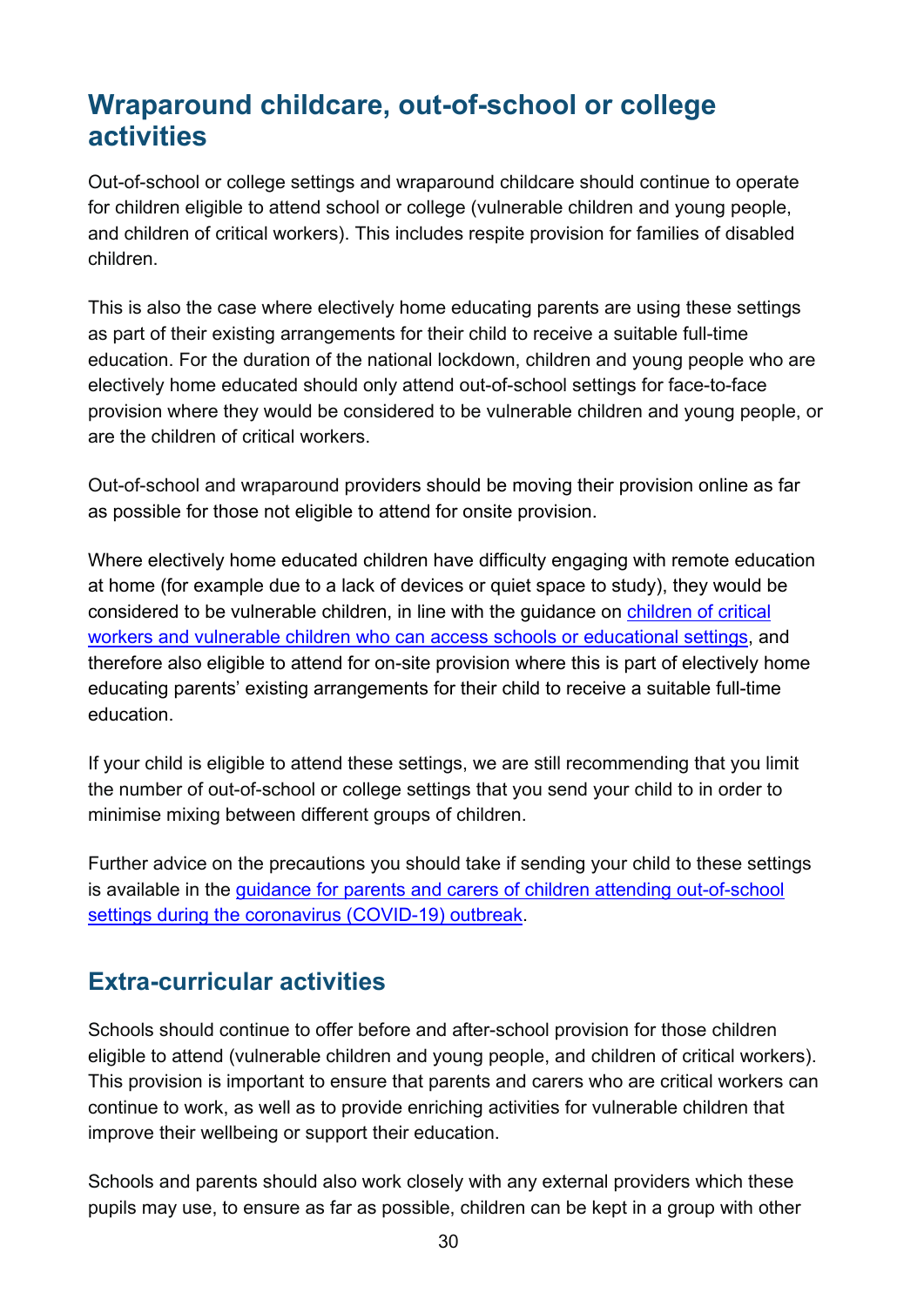children from the same bubble they are in during the school day. However, where it is not possible, schools or external providers should seek to keep children in small, consistent groups with the same children each time, as far as this is possible. If necessary, it would be appropriate for one staff member to supervise up to two small groups, provided that any relevant ratio requirements are met.

There is updated [guidance for parents and carers of children attending out-of-school](https://www.gov.uk/government/publications/guidance-for-parents-and-carers-of-children-attending-out-of-school-settings-during-the-coronavirus-covid-19-outbreak/guidance-for-parents-and-carers-of-children-attending-out-of-school-settings-during-the-coronavirus-covid-19-outbreak)  [settings during the coronavirus \(COVID-19\) outbreak](https://www.gov.uk/government/publications/guidance-for-parents-and-carers-of-children-attending-out-of-school-settings-during-the-coronavirus-covid-19-outbreak/guidance-for-parents-and-carers-of-children-attending-out-of-school-settings-during-the-coronavirus-covid-19-outbreak) which sets out what precautions they should take if they choose to send their eligible child to these settings during the national lockdown.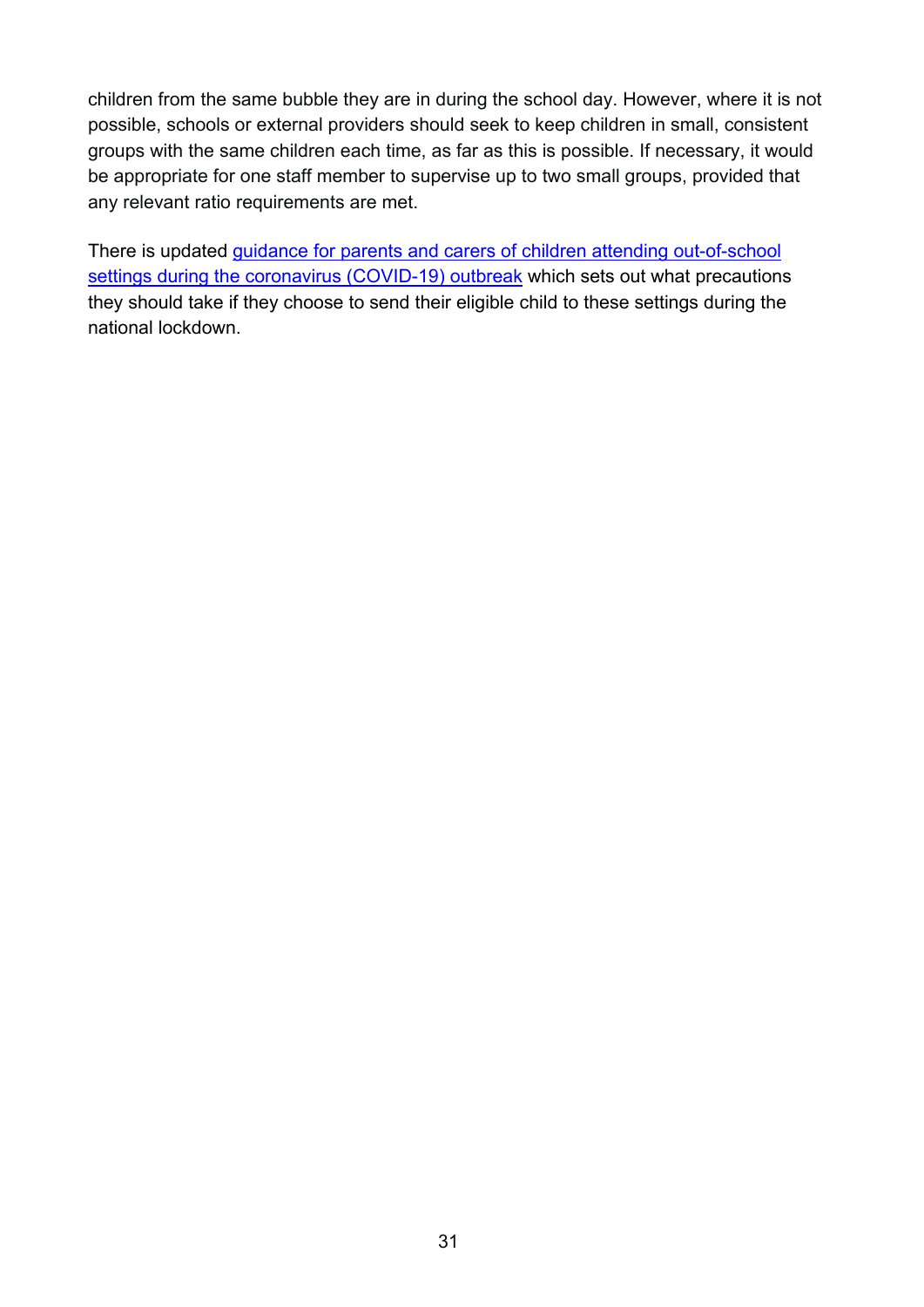## <span id="page-31-0"></span>**Managing cases in nurseries, schools and colleges, and local restrictions**

Nurseries, childminders, schools and colleges will contact their local health protection team if they:

- have 2 or more confirmed cases of coronavirus (COVID-19) among pupils or staff within 14 days
- see an increase in children or staff absence rates due to suspected or confirmed cases of coronavirus (COVID-19)

The local health protection team will advise what action is required. Usually, closure will not be necessary, but some groups may need to self-isolate.

If an outbreak in a school or college is confirmed, a mobile testing unit may be dispatched. They will test everyone who may have been in contact with the person who has tested positive. Testing will first focus on the person's class, followed by their year group, then the whole school or college, if necessary.

Schools and colleges have been working hard to implement remote education effectively. Your child's school or college will provide remote education if:

- they need to self-isolate
- groups of pupils or students need to self-isolate
- a larger restriction of attendance at school or college is needed
- they are shielding as per government advice